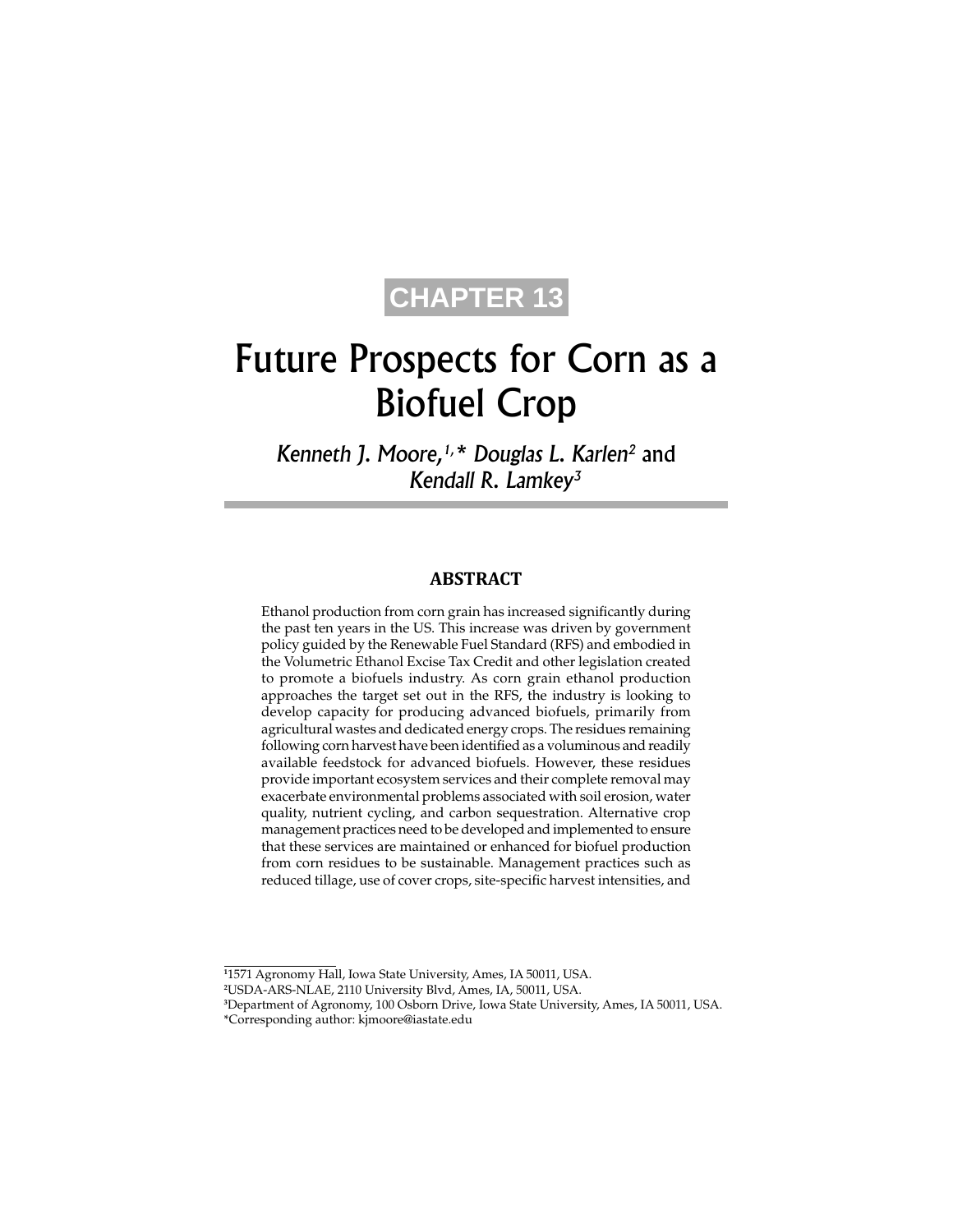shifting marginal land currently used for corn production to perennial energy crops show potential for allowing removal of corn residue while maintaining ecosystem services.

**Keywords:** ethanol, soil erosion, soil quality, water quality, carbon sequestration

#### **Current Status—A Grain Dominated System**

Few people would have predicted the rapid increase in ethanol production from corn grain that occurred during the last decade. This increase was driven primarily by a "blender's credit" that subsidized the blending of ethanol with gasoline (Hoekman 2009). The credit, which helped ensure a market for corn ethanol, assured a reasonable return to capital investment and enabled the industry to respond by expanding rapidly. For both farmers and their neighbors, investment in ethanol plants created greater local demand and higher prices for corn grain while also providing an increased number of well-paying employment opportunities that helped reinvigorate the economies in many small rural communities (NAS 2009). Some argue that the number of jobs added to the local economy has been overestimated, and when the increasing corn demand for ethanol production was coupled with that for animal feed to meet increasing demands from Asia, land values and input costs have also increased (Low and Isserman 2009).

In 2006, ethanol produced from corn exceeded that produced from sugarcane worldwide (Balat and Balat 2009) and ethanol production from corn has continued to expand exponentially (Fig. 1). There were 204 plants in the US in 2011 producing 13.5 billions of gallons of ethanol (Renewable Fuels Association 2012) and the US actually exported close to a billion gallons to Brazil making the US the leading exporter of ethanol in the world (USDA 2011). The rapid rise in US grain ethanol production is an astounding accomplishment, and as we look forward to further increases in the production of it and other biofuels from sources other than corn grain, it is worthwhile to consider the factors that made corn ethanol production so successful.

Several factors have contributed to the success of the corn ethanol industry. The blender's credit, officially known as the Volumetric Ethanol Excise Tax Credit, was authorized in 2004 as part of the Jobs Creation Act (H.R. 4520). It provided manufacturers of liquid fuels with an economic incentive to blend ethanol with petroleum products. The original tax credit was 51 cents per gallon on a pure ethanol basis, but it was reduced to 45 cents per gallon in 2009 and then phased out entirely at the end of 2011. A tariff on ethanol imports was also imposed to discourage blenders from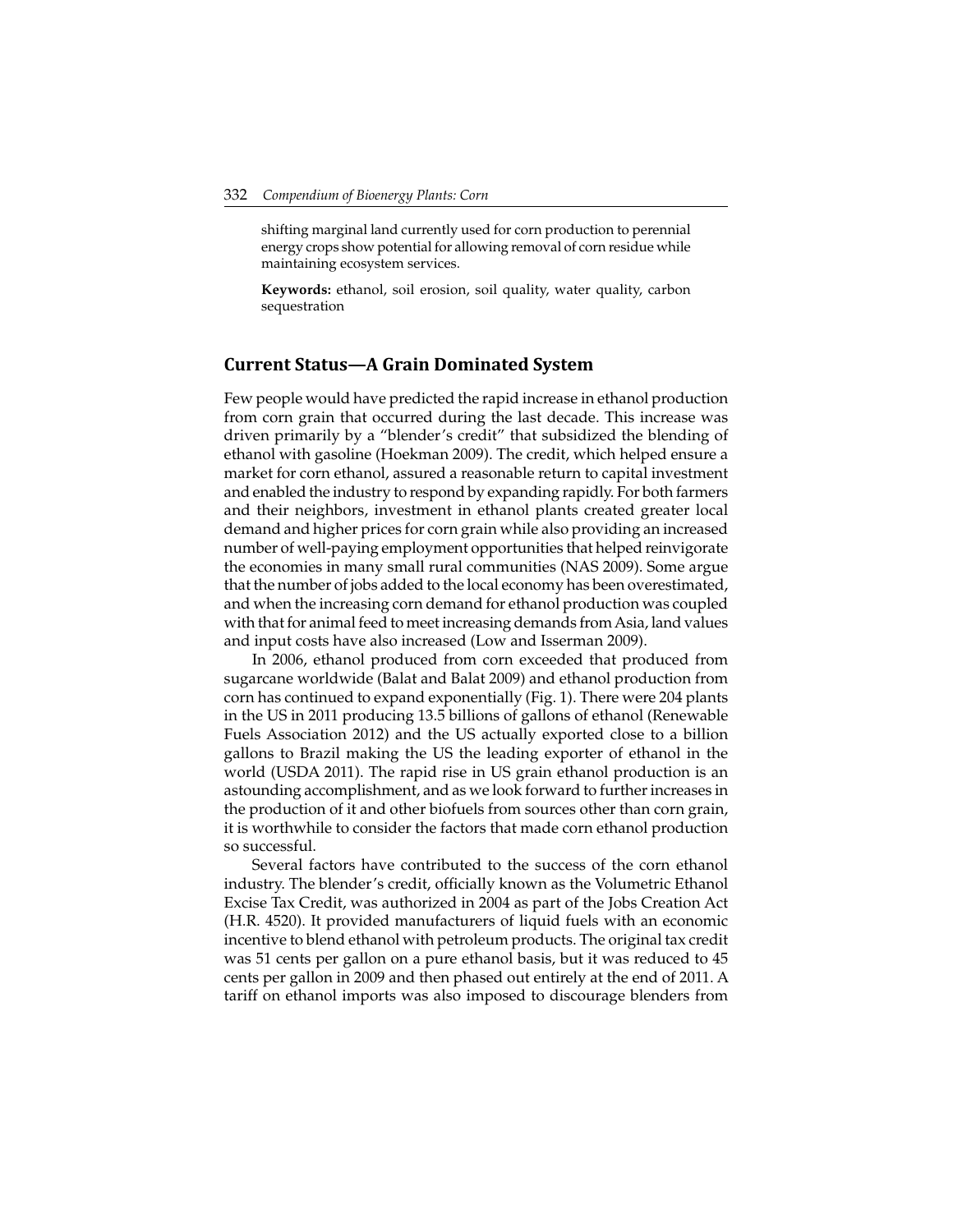

**Figure 1** US ethanol production (1980–2011) and production Renewable Fuel Standard targets (2008–22). Data source, Renewable Fuels Association 2012.

using foreign sources of ethanol (Elobeid and Tokgoz 2008). This latter measure was introduced largely to discourage importation from Brazil, which had levied a protective tariff on ethanol imports. The US government also provided tax incentives to encourage investment in the development of ethanol production plants. A tax credit of ten cents per gallon was given to plants producing less than 60 million gallons per year. This contributed significantly to the proliferation of ethanol plants throughout the US Corn Belt, but some argue that such incentives and tax credits are not wise because of their impact on our national debt. However, as pointed out by Rossali-Calli (2010) the \$7.7 to 11.6 billion given to the ethanol industry from 1979 to 2000 was really miniscule when compared to the \$135 to 150 billion in tax breaks given to support the fossil fuel industries.

Coupled with these incentives were mandates requiring fuel manufacturers to produce increasing levels of biofuels beginning in 2006 (Hoekman 2009). The original Renewable Fuel Standard (RFS) was implemented in the Energy Policy Act of 2005 (P.L. 110-58) and was amended in the Energy Independence and Security Act of 2007 (P.L. 110- 140). These acts set targets for the production of biofuels and are overseen by the EPA (De Gorter and Just 2009). The schedule set by the RFS increases the mandate from 9 billion gallons of renewable fuels in 2008 to 36 billion gallons in 2022 (Fig. 1). Ethanol produced from corn grain is capped at 15 billion gallons in 2015. The remaining 21 billion gallons are to be produced from feedstocks other than corn grain. Corn residue, the nongrain portion of the crop, is likely to contribute significantly to the production of these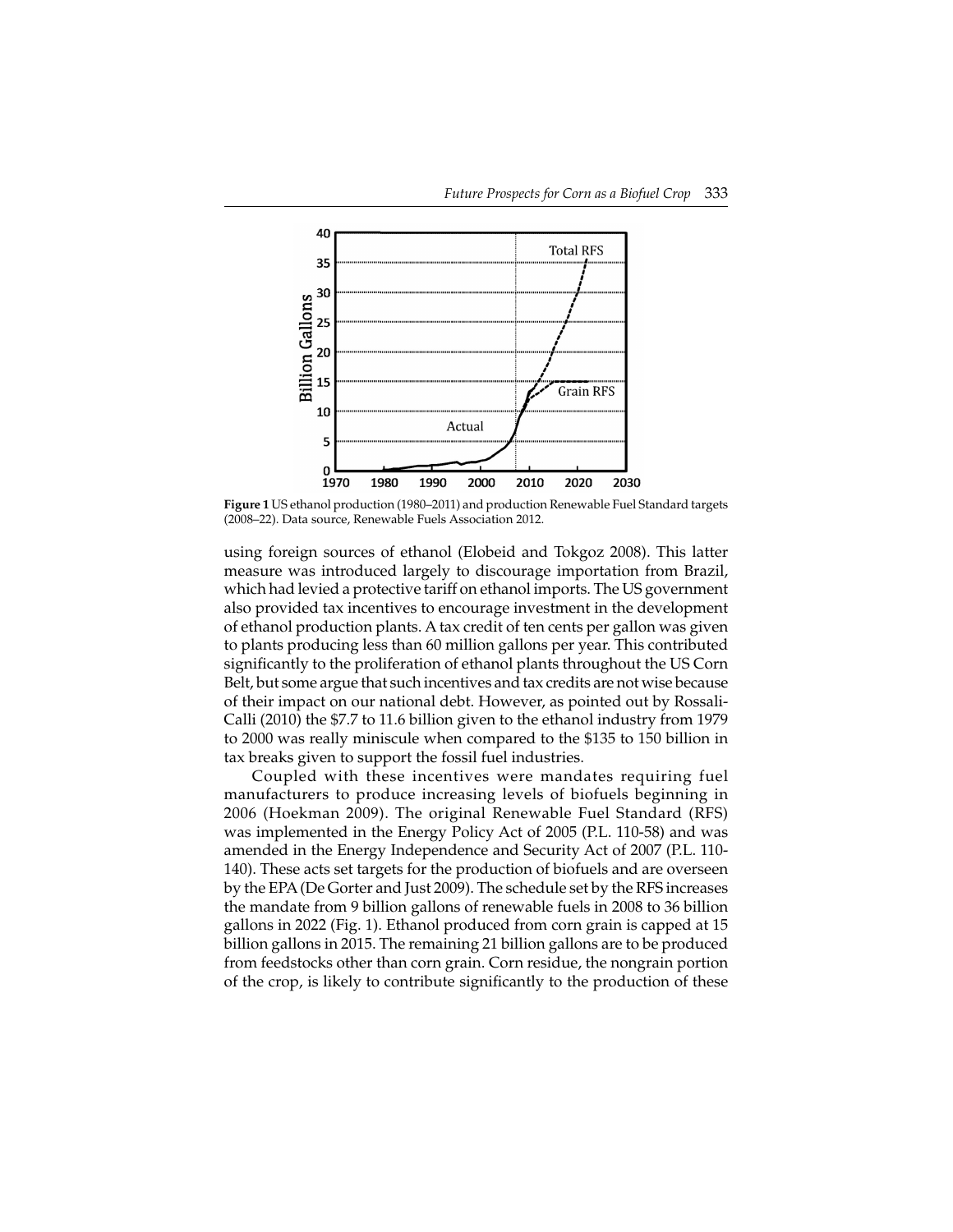second generation biofuels. How much corn residue will contribute to meeting the RFS from here forward remains to be seen, but several studies evaluating the feasibility of producing fuel from biomass recognize it as a major feedstock (Perlack et al. 2005).

Another factor that contributed initially to the increase in ethanol production was the low price of corn. From 1973 through 2005, US corn grain prices averaged  $$2.36 \pm 0.40$  bu<sup>-1</sup> of grain (25 kg), but for 2006 through 2010 prices averaged  $$3.94 \pm 0.59$  bu<sup>-1</sup>, before spiking in 2011 to \$6.01 (NASS 2011). Prior to the development of an ethanol market for corn grain, surplus production, often encouraged by federal subsidies, kept corn prices relatively low, but as the growing ethanol industry increased demand for corn grain, the price farmers received increased. Part of the rationale for pursuing an aggressive agenda in developing a corn ethanol industry was to create demand for corn that would result in increased prices and ultimately returns to farmers. More recently, the increased global demand for corn grain and the corresponding increase in its value has raised the cost of ethanol production resulting in narrower margins but also forcing increased efficiency (Babcock 2008). A recent processing change has been the increased oil extraction from the distiller's solids, but from the perspective of animal producers using DDGs for feed, this change has not been desirable.

Rural communities have benefited from construction and operation of corn ethanol production facilities (Low 2009). The industry has created new jobs in rural areas and provided local investment and marketing opportunities for corn grain. Looking forward to further expansion of ethanol produced from second-generation biomass, Ugarte et al*.* (2007) predicted substantial job creation in the agriculture and energy sectors. They further predicted that due to the broad geographic distribution of biomass production that many regions of the country will benefit.

As corn grain ethanol production approaches the target set out in the RFS, it is important to consider why production targets are shifting to more advanced biofuels. First, there was the realization that there is an upper limit in the amount of ethanol that can be produced from corn grain without negatively impacting food markets. Today, nearly 40% of the US corn crop is used to produce ethanol (NASS 2011), with most of the remainder being used in livestock feed. Only a small percentage contributes directly as an ingredient to foods produced for human consumption. Another factor favoring advanced biofuels is the recognition that the capacity to produce corn is constrained by land resources and even if the entire US corn crop were processed into ethanol it would only account for 12 to 15% of annual US gasoline consumption (Perlack et al. 2005).

In the intervening period since the original RFS targets were set, the specter of indirect land use change emerged and changed many perceptions regarding the sustainability of using corn grain to produce fuel (Searchinger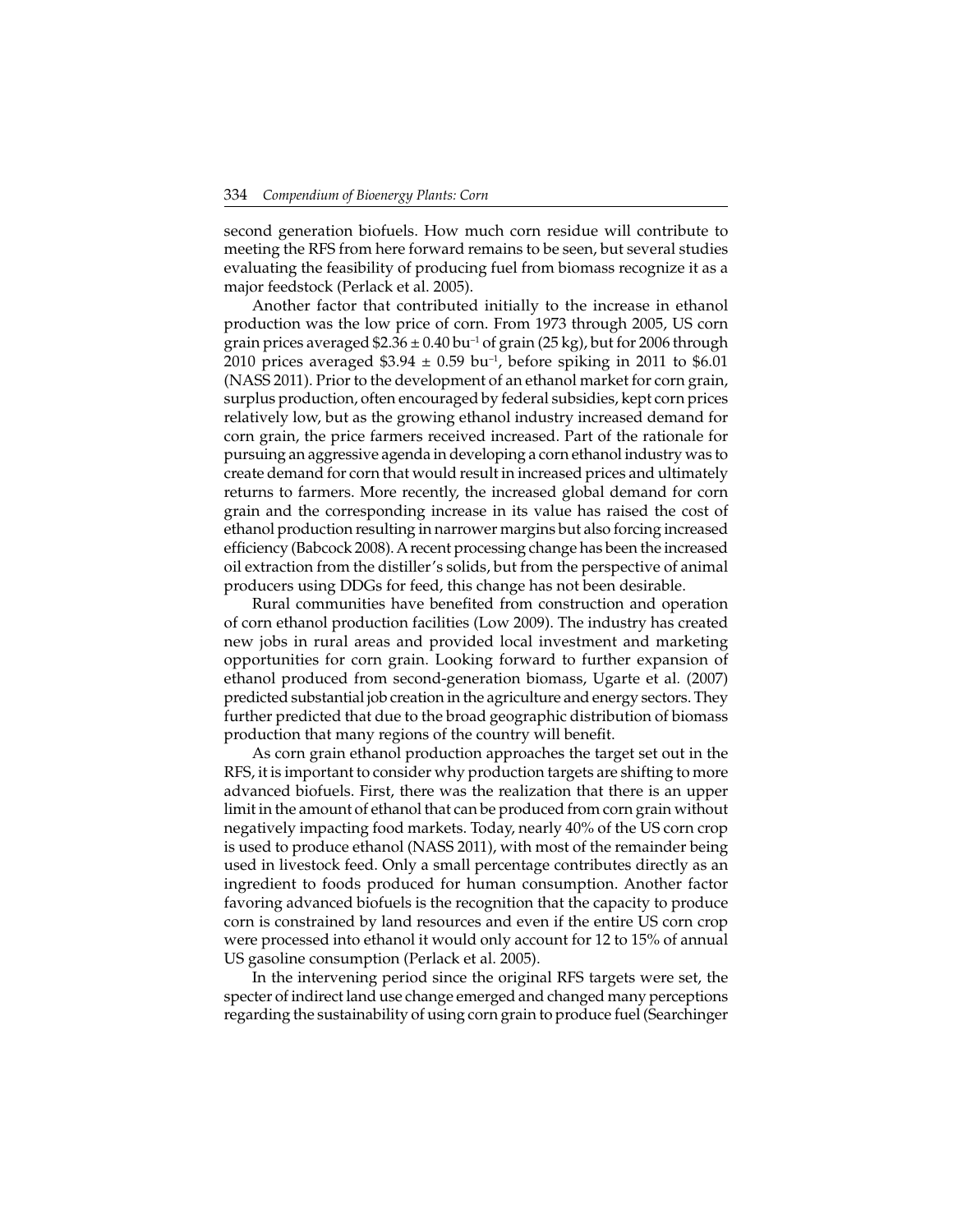et al. 2008). The concept behind indirect land use change is that shifting land use in the US to produce biofuels will cause a proportional conversion of land in other parts of the world to food production. Indirect land use change assumes that markets will respond in ways that result in deforestation and other practices that will have a negative impact on global carbon balance. While the theory is based on assumptions that may or may not be valid, it has nevertheless had a sobering effect on development of biofuels policies and has been a consideration in the development of revised RFS targets (EPA 2009). Furthermore, while production of biofuels on land already in cultivation could lead to a net decrease in greenhouse emissions relative to fossil fuels, tilling previously uncultivated land elsewhere could lead to increased global greenhouse gas (GHG) emissions. This could mean that instead of having a positive effect on climate change factors, using land that was previously used for food production for fuel crops could actually exacerbate the problem.

Despite all of the tangible positive benefits that have accrued from corn ethanol production concerns have been expressed about the industry and the impacts it could have on the environment and global food security (Farrell et al. 2006). Implicit in these discussions is recognition that corn ethanol production represents only a small improvement over petroleum products in terms of conversion efficiency. The energy derived from a unit of corn ethanol is on the scale of 1.4 times of that used to produce it (US DOE 2006). While it has become apparent that the efficiency of the grain to ethanol conversion can be improved, it is clear that much greater efficiencies will be realized from second-generation fuels (Hettinga 2008; Liska et al. 2009). The fossil fuel efficiency ratio for ethanol produced from biomass is predicted to be greater than 10, almost an order of magnitude over that which can be obtained in the conversion of grain to ethanol (US DOE 2006). There have also been several questions raised regarding the balance between food and fuel. Unfortunately, the issue has been portrayed very simplistically by the popular press generally neglecting the complex interactions with factors such as climate change, livelihoods, development goals, and misconceptions and misunderstandings among academics, policy makers and the public (Rosillo-Calle and Johnson 2010). Both the benefits and risks of biofuels are very context specific—a system that is sustainable in one location may not even work in another. For example potential impacts of climate change on biofuel feedstock production could be any one of several limiting factors including (1) lack of water, (2) soil erosion, (3) salinity, or (4) lack of investment (Rosillo-Calle and Johnson 2008; Wilhelm et al. 2011).

The RFS is designed to encourage a shift to second-generation biofuels in 2015. After this time, further expansion of the industry will be based on biofuels derived from agricultural and forest residues as well as energy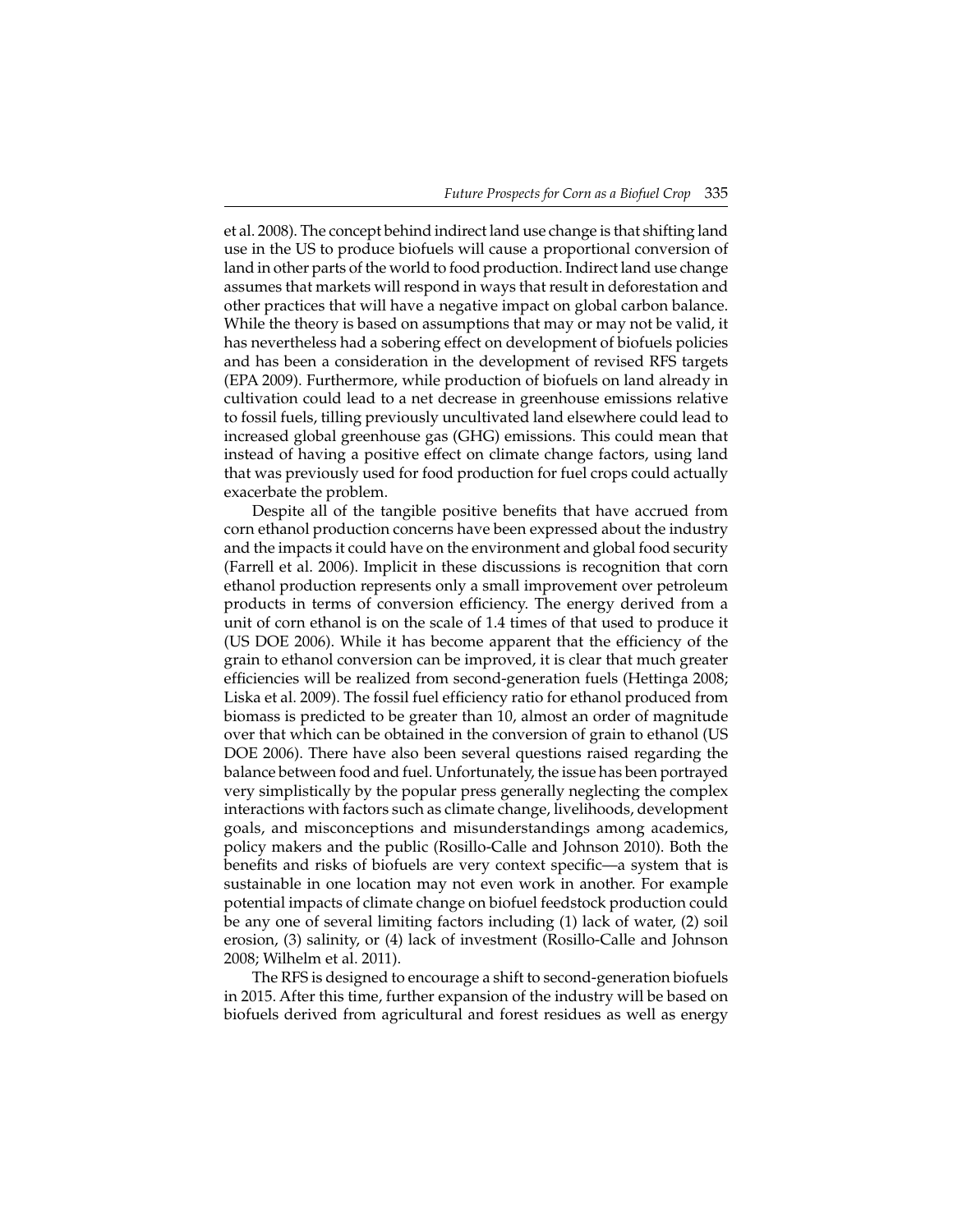crops. As the incentives shift to producing and using advanced biofuels, corn crop residues will play an increasingly important role in biofuel production. The Billion Ton Update (BT2), a study published by the US DOE (2011) to assess and predict potential biomass feedstock resources in the US, estimates that corn stover could account for between 65 and 140 million tons or as much as 10% of available feedstock for biofuel production in 2030. The concentration of corn production in the Midwest US and relative availability of corn residues in the region have led many analysts to predict that an industry based on cellulosic fuels will take root there and spread to other areas as technologies develop and other herbaceous and woody energy feedstocks are established.

There are obvious advantages for using corn residue as a biofuel feedstock. The practice will allow coproduction of food and fuel on the same land and therefore will not necessarily result in significant land use change. Corn residues currently represent the largest readily available supply of feedstock (DOE 2011). US production of corn grain exceeded 12.5 billion bushels in 2011 (NASS 2012), which means that by assuming a harvest index of 0.5, more than 290 million tons of residue will be produced. For several reasons, a substantial amount of this material will not be available to produce biofuels, but its sheer abundance underscores the potential. After evaluating ethanol production from corn grain and stover with respect to energy use, energy security, and resource conservation metrics, Lavigne and Powers (2007) concluded that using corn stover as a feedstock was more consistent with US national energy policy priorities than producing ethanol from grain.

Other advantages for embracing the use of corn residues for bioenergy production relate to the well-developed nature of the crop and the industry that supports it. Much of the infrastructure for producing, harvesting and transporting corn residues already exists. In terms of genetics, the corn industry has excelled at discovering fundamental knowledge about the species and translating that information into superior crop performance. The underlying knowledge for developing hybrids for coproduction of energy and grain as well as the research infrastructure for its expansion already exist. The Corn Belt has an extensive transportation infrastructure for moving agricultural products from the field, to storage, processing facilities and export markets outside the region. Time will tell, but collectively these reasons suggest that the nascent cellulosic fuel industry will likely develop around corn biomass feedstock in the US Midwest and migrate to other areas with different feedstock materials.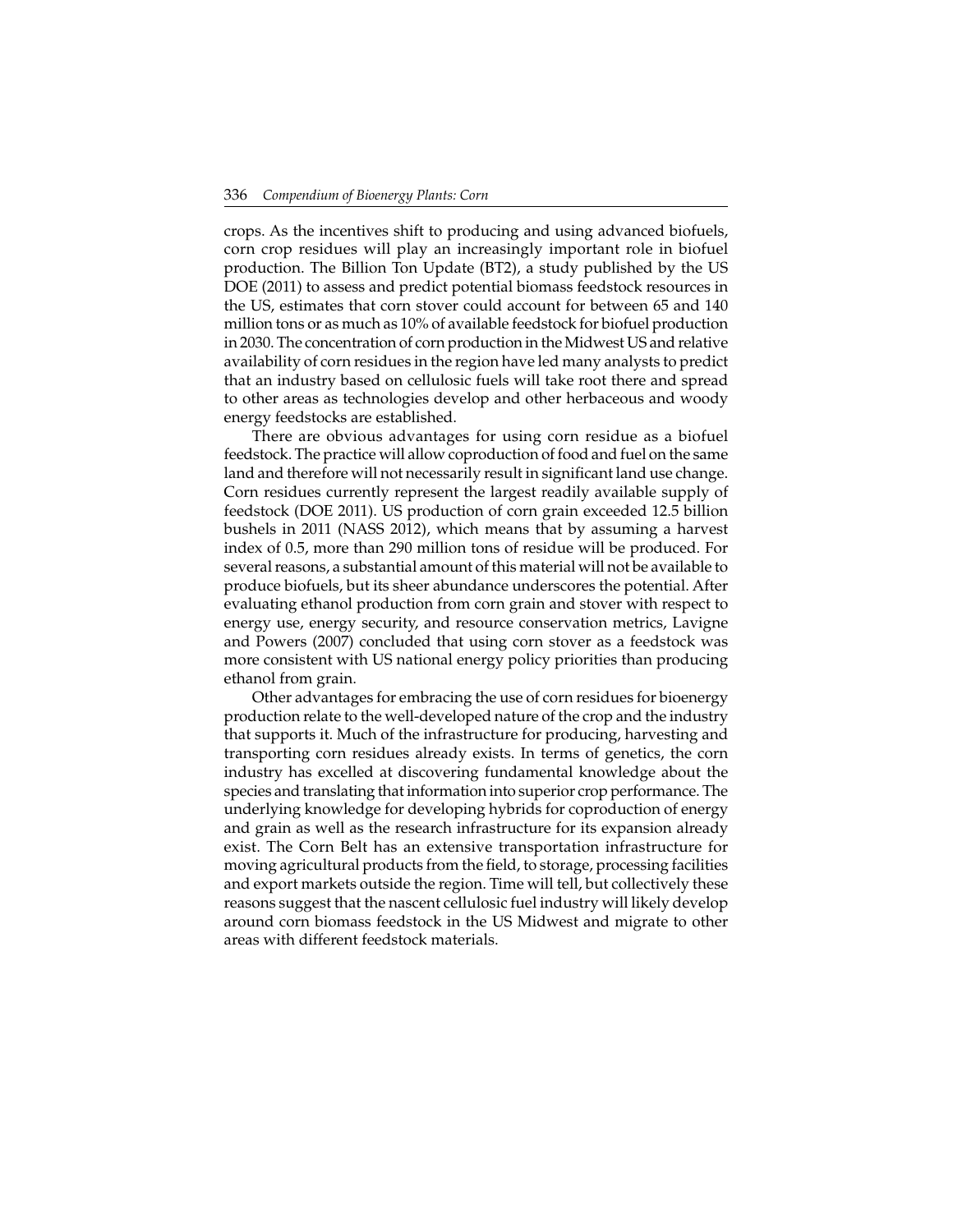## **Concerns Regarding the Use of Corn Stover as a Biofuel Feedstock**

As previously discussed, corn stover, the aboveground material left in fields after corn grain harvest, was identified by Perlack et al. (2005) as a primary biomass source in the Billion Ton Study (BTS). However, this raised concern among many soil scientists because harvesting crop residues for biofuel feedstock or any other purpose will decrease annual carbon input and may gradually diminish soil organic carbon (SOC) to a level that threatens the soil's production capacity (Johnson 2006). Concerns were accentuated knowing that for many soils artificial drainage, intensive annual tillage, and less diverse plant communities have already reduced SOC by 30 to 50% when compared to precultivation levels (Schlesinger 1985). Returning a portion of crop residues to replenish SOC was deemed essential for sustainability (Lal 2004a,b; Wilhelm et al. 2007).

With regard to advanced biofuels, cellulosic biomass has numerous advantages over corn, soybean, or other grains, including its availability from sources that do not compete with food and feed production. Biomass can be reclaimed from municipal solid waste streams and from residual products of certain forestry and farming operations (Brick 2011). It can also be grown on idle or abandoned cropland thus minimizing competition with food, feed and fiber production. Plant biomass has the potential to play an important role in the global energy future because it can be grown in a sustainable manner and converted into liquid transportation fuels using either biochemical or thermochemical conversion processes. Biofuels made from renewable feedstocks are an attractive alternative to gasoline because they can decrease the net release of greenhouse gases (GHG) from the transportation sector (Karlen et al. 2011).

Using the lessons learned from grain ethanol production, it is important to recognize that while there is sufficient rationale and scope for including corn residues as an advanced biofuel feedstock, the advantages must be balanced against potential environmental concerns. Currently, most corn residues are left in the field after harvest because they have significant impact on the cropping system. They are involved in nutrient cycling, water balance, carbon sequestration and very importantly for helping to prevent soil erosion caused by wind and water (Johnson et al. 2009, 2011). These are important ecosystem functions and harvesting corn residues will affect the performance of each (Johnson et al. 2007). Simply removing the residues without an attempt to replace the ecosystem services they provide is not an option on many sites (Johnson et al. 2010).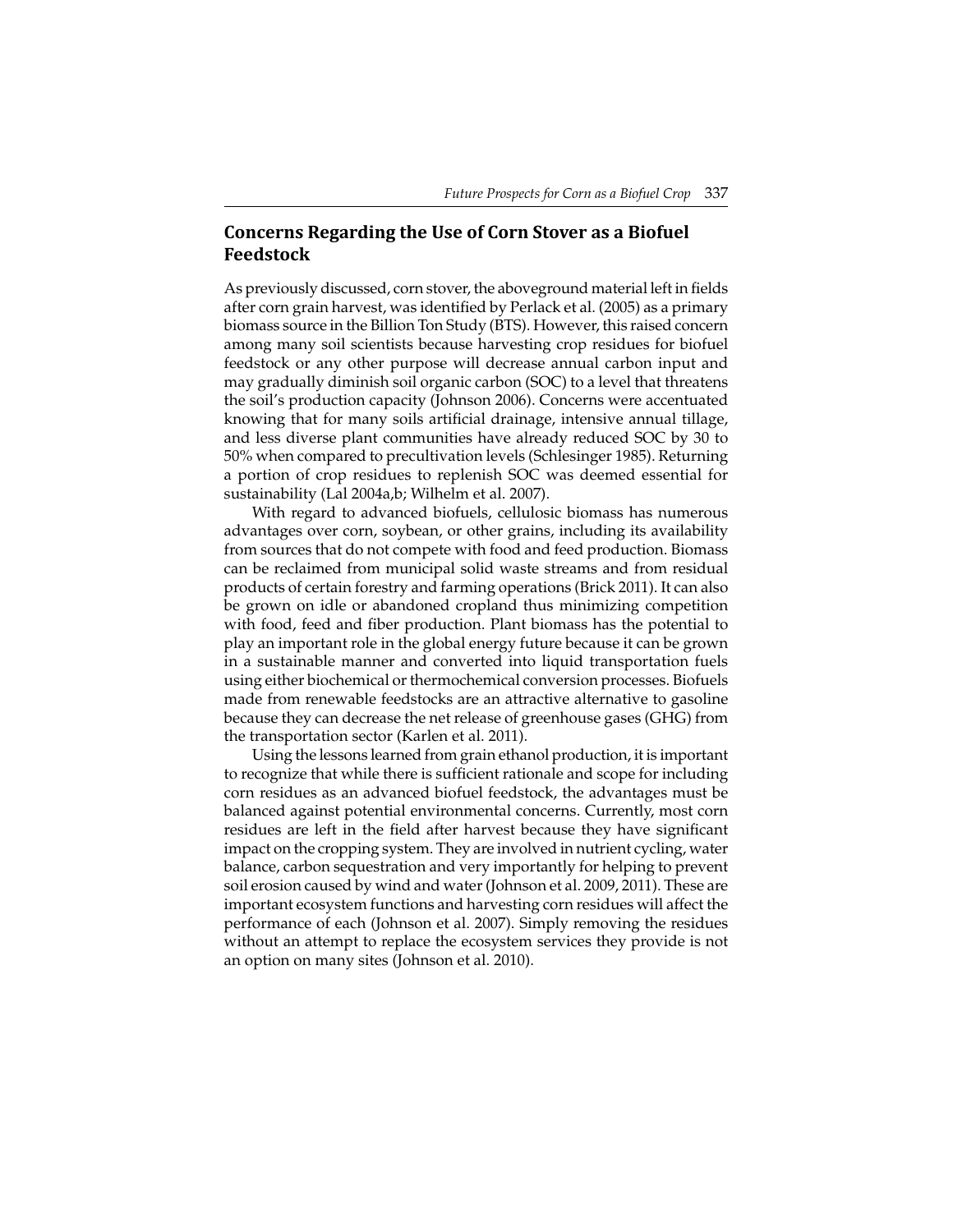Harvesting corn stover as a feedstock for biofuel production could have many benefits, if the process is developed as a complete system that considers all ecosystem services provided by crop residues (Larson 1979; Karlen et al. 1984; Wilhelm et al. 2010). This includes conserving soil water, reducing surface runoff and evaporation, increasing infiltration rates, controlling soil erosion, recycling plant nutrients, providing habitat and energy for earthworms and other soil macro- and micro-organisms, improving water quality by denaturing and filtering of pollutants, improving soil structure, preserving native habitats, and maintaining biodiversity. Crop residues can also help reduce nonpoint source pollution, decrease sedimentation, minimize risks of anoxia and dead zones in coastal ecosystems, increase agronomic productivity, advance food security, and mitigate flooding by holding water on the land rather than allowing it to run off into streams and rivers (Kimble et al. 2007).

#### *Long-term Productivity Effects*

It is well recognized that excessive crop residue harvest will have negative consequences on long-term soil productivity, especially if conventional, relatively intensive (i.e., moldboard plowing, chisel plowing, multiple diskings, etc.) tillage practices are used (Larson 1979; Wilhelm et al. 2004; Blanco-Canqui and Lal 2007). However, by adopting practices such as strip-tillage, or no-tillage it may be possible to harvest a portion of the crop residues without impairing long-term soil productivity. This is especially true where improved hybrids and management are consistently resulting in grain yields exceeding 200 bu  $ac^{-1}$  and producers are actually facing "crop residue management" problems due to subsequent N immobilization or poor stand establishment due to inadequate soil-seed contact. Those latter conditions are the primary assumptions for estimates of available corn stover in the revised Billion Ton Study (BT2) (DOE 2011).

Representative corn grain yields from several ongoing field studies listed above are summarized in Table 1. Overall, they show that harvesting a portion of the corn stover for several years did not have a negative impact on subsequent grain yields. The negative response for the MN-NT95 site was caused in part by a K deficiency that developed due to long-term notillage (since 1995). Also, the lower yields for several of the nonremoval Iowa sites were caused by N immobilization and early-season plant N deficiencies. Exact stover harvest rates varied among locations but generally averaged 1 to  $1.5$  t ac<sup>-1</sup> for the moderate removal rate and 2 to  $2.5$  t ac<sup>-1</sup> for the high-removal rate.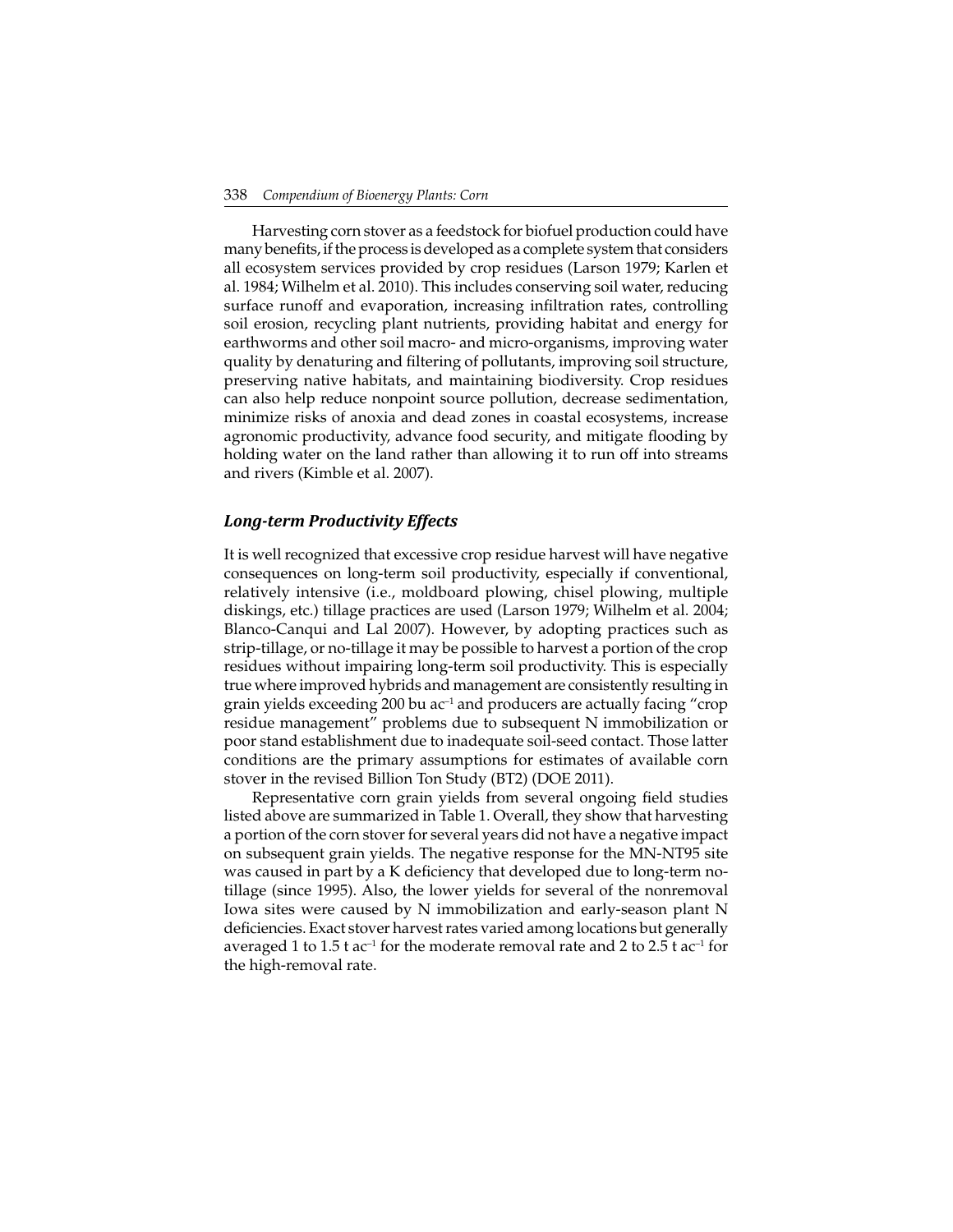| Location        | Tilage      | Site-Years | <b>Removal Rate</b> |          |                |  |
|-----------------|-------------|------------|---------------------|----------|----------------|--|
|                 |             |            | None                | Moderate | High           |  |
| MN-NT95         | No-tillage  | 7          | 130                 | 134      | 122            |  |
| MN-NT05         | No-tillage  | 6          | 152                 | 155      | 150            |  |
| MN-CP           | Chisel plow | 7          | 156                 | 162      | 164            |  |
| PA <sub>1</sub> | No-tillage  | 4          | 147                 | 153      | 145            |  |
| IL-NT           | No-tillage  | 19         | 179                 | 194      | 197            |  |
| IL-CP           | Chisel plow | 19         | 205                 | 199      | 202            |  |
| SD <sub>1</sub> | No-tillage  | 4          | 118                 | 120      | $ND^{\dagger}$ |  |
| IA-Conv         | No-tillage  | 4          | 168                 | 179      | 189            |  |
| IA-Conv         | Chisel plow | 4          | 171                 | 188      | 188            |  |
| IA-High Pop     | No-tillage  | 4          | 168                 | 188      | 183            |  |
| IA-High Pop     | Chisel plow | 4          | 173                 | 189      | 188            |  |
| IA-Biochar 1    | Chisel plow | 4          | 168                 | 190      | 193            |  |
| IA-Biochar 2    | Chisel plow | 4          | 177                 | 185      | 191            |  |
| Average         |             | 7          | 162                 | 172      | 176            |  |

**Table 1** Representative long-term corn grain yield (bu/acre) in response to stover harvest on ARS-Renewable Energy Assessment Project (REAP) and Sun Grant Regional Partnership (RP) research sites.

† ND – Not determined

#### *Soil Quality Effects*

Six of the most critical environmental factors that limit sustainable agricultural residue removal are: soil organic carbon, wind and water erosion, plant nutrient balances, soil water and temperature dynamics, soil compaction, and offsite environmental impacts (Wilhelm et al. 2010). One method for evaluating the impact of harvesting corn stover and other feedstock materials is to use soil quality assessment. During the past 20 years, several studies (Karlen et al. 1997, 2006; Liebig et al. 2006; Wienhold et al. 2006; Zobeck et al. 2008; Jokela et al. 2009) have used the Soil Management Assessment Framework (SMAF) developed by Andrews et al. (2004) to monitor and evaluate soil biological, chemical, and physical responses to various land uses, farming systems, and management practices. We expect that the potential land-use changes associated with development of a sustainable biofuel industry will present another opportunity to use the SMAF to guide and quantify long-term effects of such endeavors.

By focusing on soil quality impacts, the perception that crop residues are not important for modern grain production systems will hopefully be dispelled. Crop residues, both above and belowground, protect land from the ravages of wind and water erosion (Soil Conservation Society of America 1979). They also supply an annual input of carbon and replenish several of the essential plant nutrients that are assimilated during crop production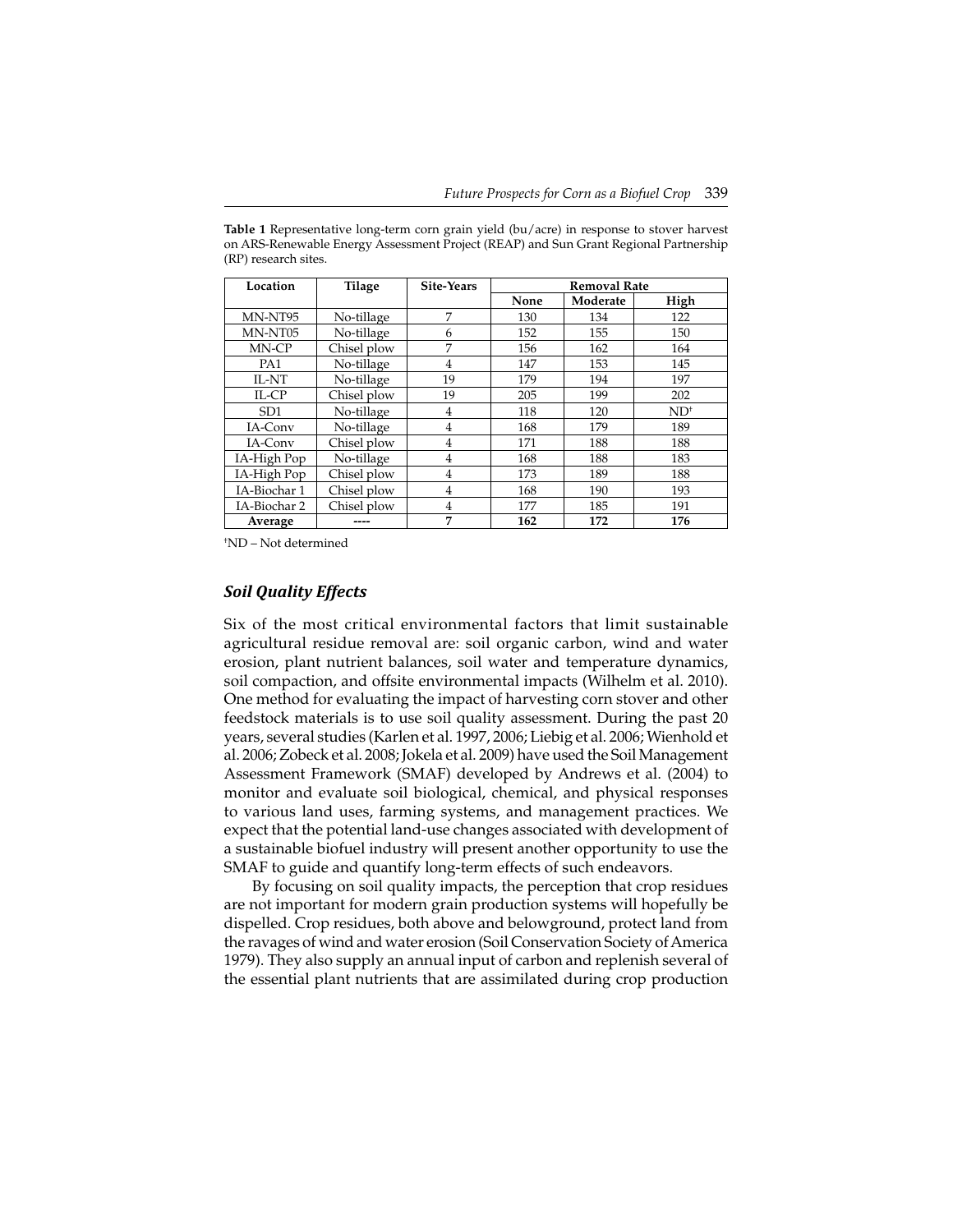(Wilhelm et al. 2004). Traditionally, a limited amount of corn stover has been harvested for animal feed and bedding. This is usually done in a localized manner, with a substantial portion of the residues being returned to the soil, often mixed with animal manure and thus not only adding carbon but also recycling other nutrients to soils in the same location, or at least on the same farm, from whence they came.

Despite the recycling that can occur when crop residues are utilized as animal feed and then partially recycled through the manure, long-term research has conclusively shown that crop production practices often result in TOC loss (Paustian et al. 1997). Losses are often greatest where corn is produced on soils having artificial drainage, intensive annual tillage, and less diverse plant communities. Collectively, these factors have been shown to have reduced TOC by 30 to 50% when compared to precultivation levels (Schlesinger 1985). Such TOC loss can have many detrimental effects on soil productivity (Gollany et al. 1991; Mann et al. 2002) and quality (Liebig et al. 2005; Moebius-Clune et al. 2008). However, soil and crop management practices that decrease tillage and crop residue incorporation can reduce TOC losses and may even increase TOC to a limited extent (Burke et al. 1989).

Previous long-term studies, such as those by reviewed by Paustian et al. (1997), showed the importance of preventing excessive stover harvest, which was recognized in the BTS. As a result, the BTS authors limited their estimates of available feedstock in order to protect soil resources from wind and water erosion (Nelson 2002; Graham et al. 2007), but they did not account for the amount of stover required to sustain TOC levels. Soil carbon assessments are a key component of the several studies.

#### *Soil Erosion Effects*

In 1979, Larson conducted one of the first large-scale studies focused on crop residue removal and its effect on soil erosion using the Universal Soil Loss Equation. This study included the Corn Belt, the Great Plains, and the Southeast. The effect of tillage practices, i.e., conventional, conservation, and no-till and residue management were investigated with respect to rainfall and wind erosion, runoff, and potential nutrient removal. This study found that for the management practices and crop yields at the time, nearly 49 million metric tons of residue was available annually throughout the Corn Belt. Soil carbon, tilth, and productivity maintenance were not considered. As a result of limited interest in agricultural residues for energy production during the 1980s and 1990s, no additional large spatial scale assessments of residue availability were performed until more than two decades after Larsen's study. Nelson (2002) used the Revised Universal Soil Loss Equation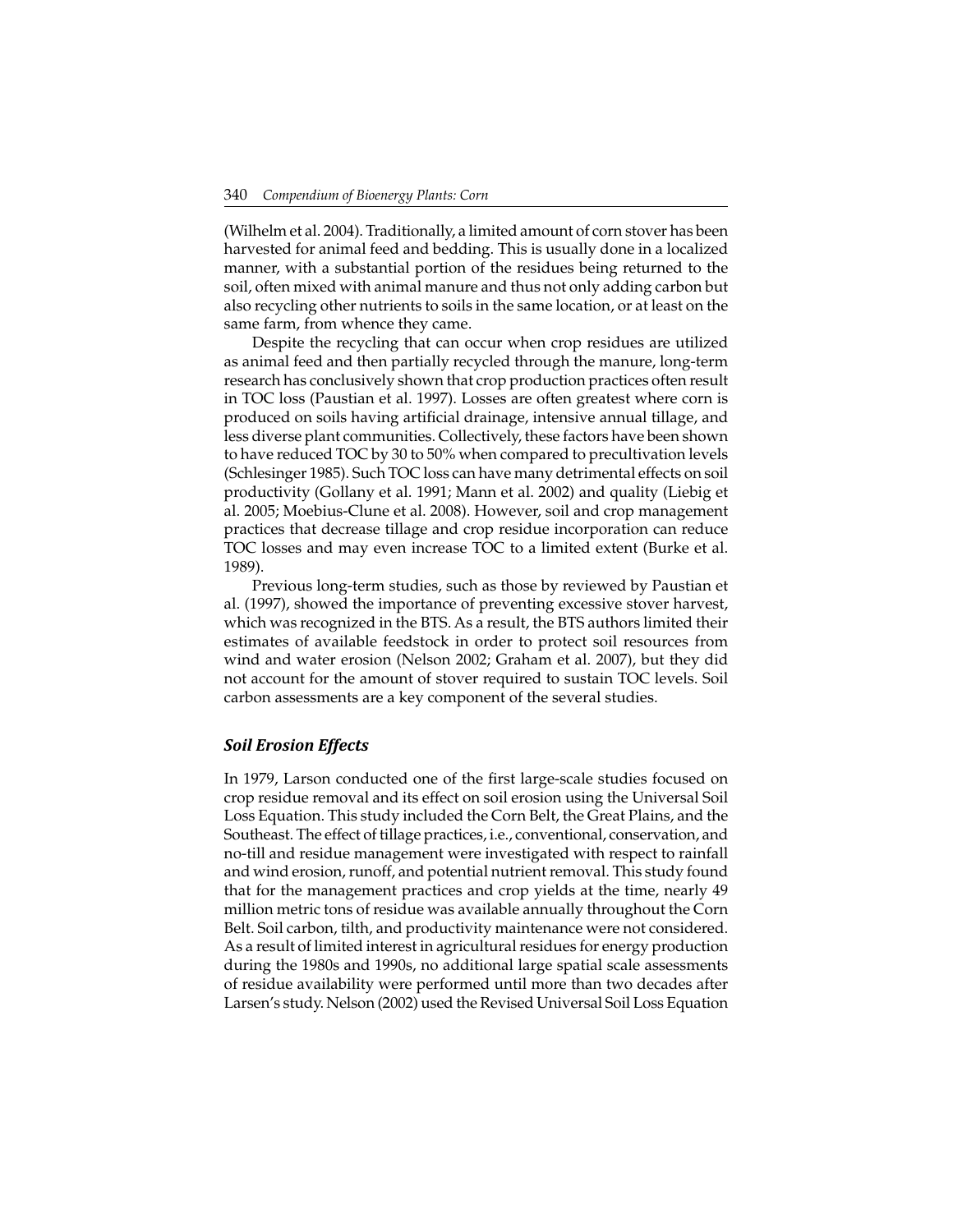(RUSLE) and Wind Erosion eQuation (WEQ) to expand on Larson's analysis to develop a methodology to estimate the sustainable removal rates of corn stover and wheat straw at the soil-type level. This methodology considered rainfall and wind-induced soil erosion as a function of reduced and no-till field management practices. In 2004, Nelson et al. used the same approach to assess five other major one- and two-year cropping rotations, e.g., corn-soybean. Neither of these studies addressed soil organic matter as a function of removal. Researchers have also used the Revised Universal Soil Loss Equation, Version 2 (RUSLE2) and/or Wind Erosion Prediction System (WEPS) to address a number of erosion-based questions on crop residue removal.

Crop residue reduces water erosion primarily by dissipating rainfall energy and slowing overland flow of water so that it can infiltrate and be retained in the soil. It helps mitigate wind erosion by slowing wind speed at the soil surface—air interface and reducing opportunities for soil movement through suspension, saltation, or surface creep (Fig. 2). For controlling wind erosion it is not only important to retain an adequate amount of surface residue cover, but also to have significant vertical orientation.

In addition to the physical loss of soil particles and the nutrients or other materials attached to them through either water or wind erosion, crop residues are also important for helping to form and stabilize soil aggregates. Data from the Brookings, South Dakota show the impact of what would be considered excessive crop residue harvest based on the long-term average grain yields (Table 2). The long-term effect of excessive corn residue harvest is that the fraction of small aggregates and thus the



**Figure 2** Erosion processes that are mathematically simulated by the WEPS model to estimate daily soil loss by wind (adapted from Hagen et al. 1996).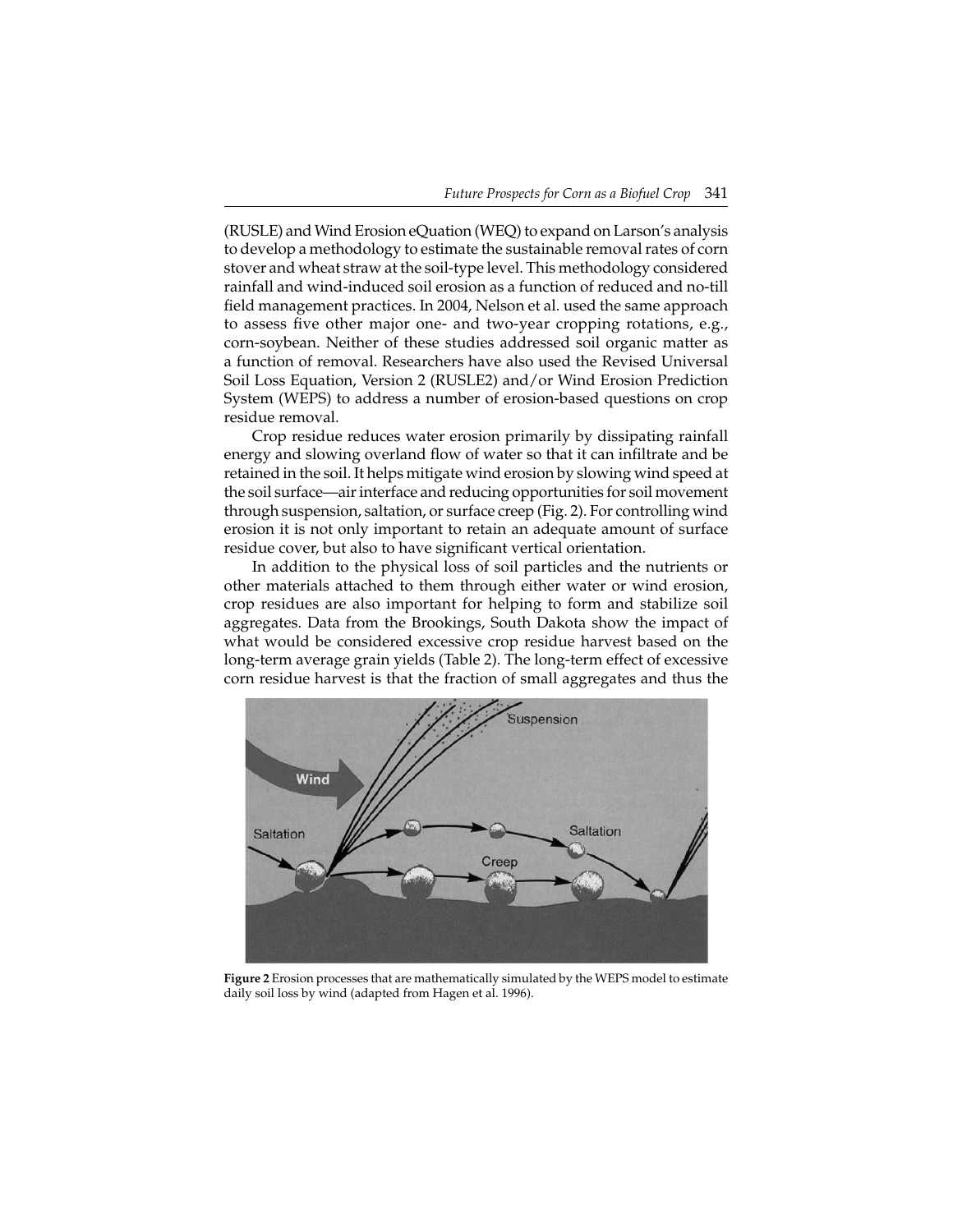**Table 2** Effect of corn residue removal on soil aggregate size distribution after four, twoyear corn-soybean production cycles near Brookings, SD (adapted from Hammerbeck et al. 2012).

| Residue<br>Removal | Dry Aggregate Size Classification (mm) | Erodible<br>Fraction <sup>+</sup> |             |          |        |                     |
|--------------------|----------------------------------------|-----------------------------------|-------------|----------|--------|---------------------|
|                    | ${}_{0.4}$                             | $0.4 - 0.8$                       | $0.8 - 2.0$ | $2 - 19$ | >19    | $g \text{ kg}^{-1}$ |
| None               | 59 C <sup>‡</sup>                      | 34 C                              | 75 B        | 416      | 416 A  | 93 C                |
| Moderate           | 91 B                                   | 54 B                              | 105A        | 403      | 347 B  | 145 B               |
| High               | 116 A                                  | 68 A                              | 118A        | 398      | 300 B  | 184 A               |
| P > F              | 0.0004                                 | < 0.0001                          | 0.0006      | NS       | 0.0378 | 0.0048              |

† The wind erodible fraction is the mass of soil < 0.84 mm in diameter ‡ Numbers followed by the same letter within each aggregate size group are not signifi cantly different at  $\alpha$  = 0.05 using the Tukey Test

highly erodible fraction increases while the fraction of large aggregates (> 19 mm) decreases, presumably due to lack of carbon input to help build more stable and therefore wind erosion resistant aggregates.

#### *Soil Fertility Effects*

Harvesting corn residue for biofuel feedstock or other bioproducts removes not only carbon needed to sustain soil biological and physical attributes, but also several essential plant nutrients. Recent studies by Karlen et al. (2011) showed as expected that nutrient removal was directly proportional to the amount of stover harvested. They showed that average N-P-K removal was increased by 26, 3 and 30 lb  $ac^{-1}$  for continuous corn and 37, 3, and 30 lb  $ac^{-1}$ for rotated corn, respectively, when compared to harvesting only the grain. There were also increases in secondary (Ca, Mg, and S) and micronutrient (Cu, Fe, Mn, Zn) removal compared to a grain-only harvest.

The increased nutrient removal associated with corn stover harvest could be beneficial if soil test values were extremely high from prior animal manure or fertilizer application rates, but if they needed to be replaced to prevent long-term nutrient depletion, the replacement cost for those nutrients is a factor that must be included when placing a monetary value on the stover. Obviously, fertilizer price is a major and everchanging factor and those values are closely associated with petroleum and transportation costs. Karlen et al. (2011) discussed how the estimated nutrient replacement costs fluctuated throughout five years and acknowledged that they will continue to do so throughout the future. However, one of the most consistent results from their work was in total nutrient replacement cost ( $\sim$  \$17.25  $\pm$ \$1 ton–1). They concluded that having documented such a consistent value makes it more feasible to determine a fair market value for both feedstock producers and consumers.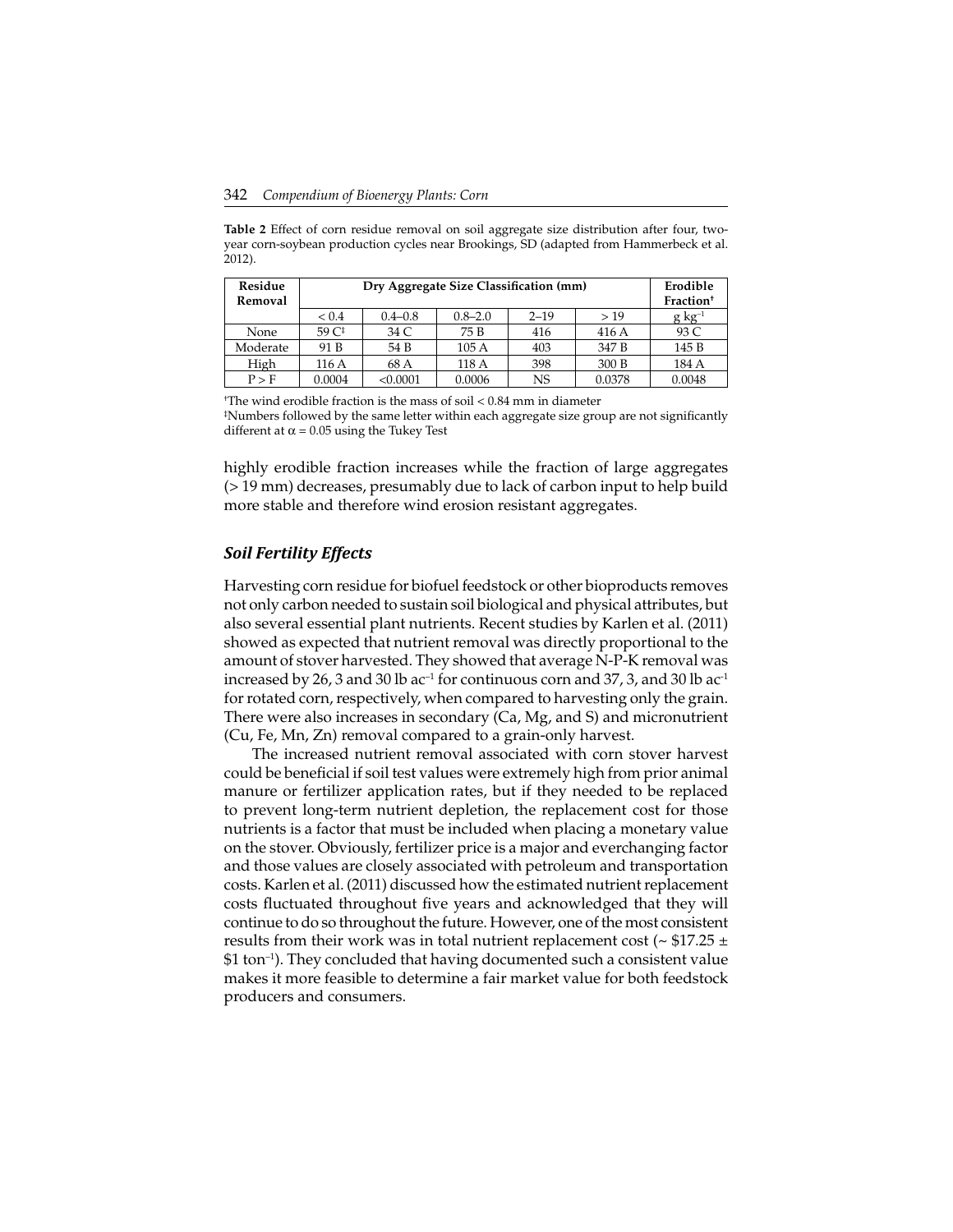### *Water Quality and Quantity Effects*

One of the primary environmental concerns for both grain and cellulosic ethanol production from corn continues to be the long-term effects on surface and groundwater quality (UCS 2010a, 2010b, 2011). This concern arose because as the amount of corn grown for ethanol rose from approximately 5 to 40% during the past decade, the use of fertilizer and other inputs to support the crop also increased. This raises environmental concerns because most of the US corn crop is grown in the Mississippi River watershed, which is a major contributor of nitrogen and phosphorus to the Gulf of Mexico and thus a factor creating a "dead zone" where fish cannot survive. Since corn production accounts for 42% of US N fertilizer use, more intensive corn production increases the potential for even greater N loss to surface and groundwater resources.

In addition to water quality impacts, water quantity has also been raised as a concern associated with corn ethanol. Karlen (2011) stated that to understand the complexity of predicting biofuel effects on water quantity and quality, we must first step back from biofuels production *per se* and examine the global hydrologic cycle. Currently, the US uses approximately 48% of its fresh and weakly saline water for thermoelectric power generation, but evaporation and the power generation actually consume only 2 to 3% of this water. The remaining 97 to 98% is returned in its original form and is thus potentially available for reuse. Municipal withdrawals account for another 10%, but nearly 90% of that water is returned as wastewater that can be treated and reused. Finally, industry accounts for another 21% of US freshwater withdrawals, with the quantity and quality of that being returned being industry specific and highly variable.

Agricultural water use differs from use by these other entities in that most of the water is consumed through evapotranspiration (ET) that supports plant growth and development. Water is also consumed when used to leach salts from the soil and thus manage soil salinity. With or without a biofuels industry, agriculture uses large quantities of water. Freshwater extraction ranges from less than 20% to more than 90% for different countries depending upon climate, productivity and water use efficiency (WUE) of the crops being grown. The ratio quantifying the amount of plant dry matter produced for a specific quantity of water used is defined as water use efficiency. The WUE value varies greatly depending on crop species, location, culture practice, climate and weather, and other factors. Growing plants is very water intensive because as much as 1,000 pounds of water may be required to produce just one pound of plant material. Fortunately, the transpired water is recycled in the hydrologic cycle. It falls as precipitation, and after infiltrating into the soil, running off into streams or lakes, or percolating to deeper aquifers, it is once again available for ET in support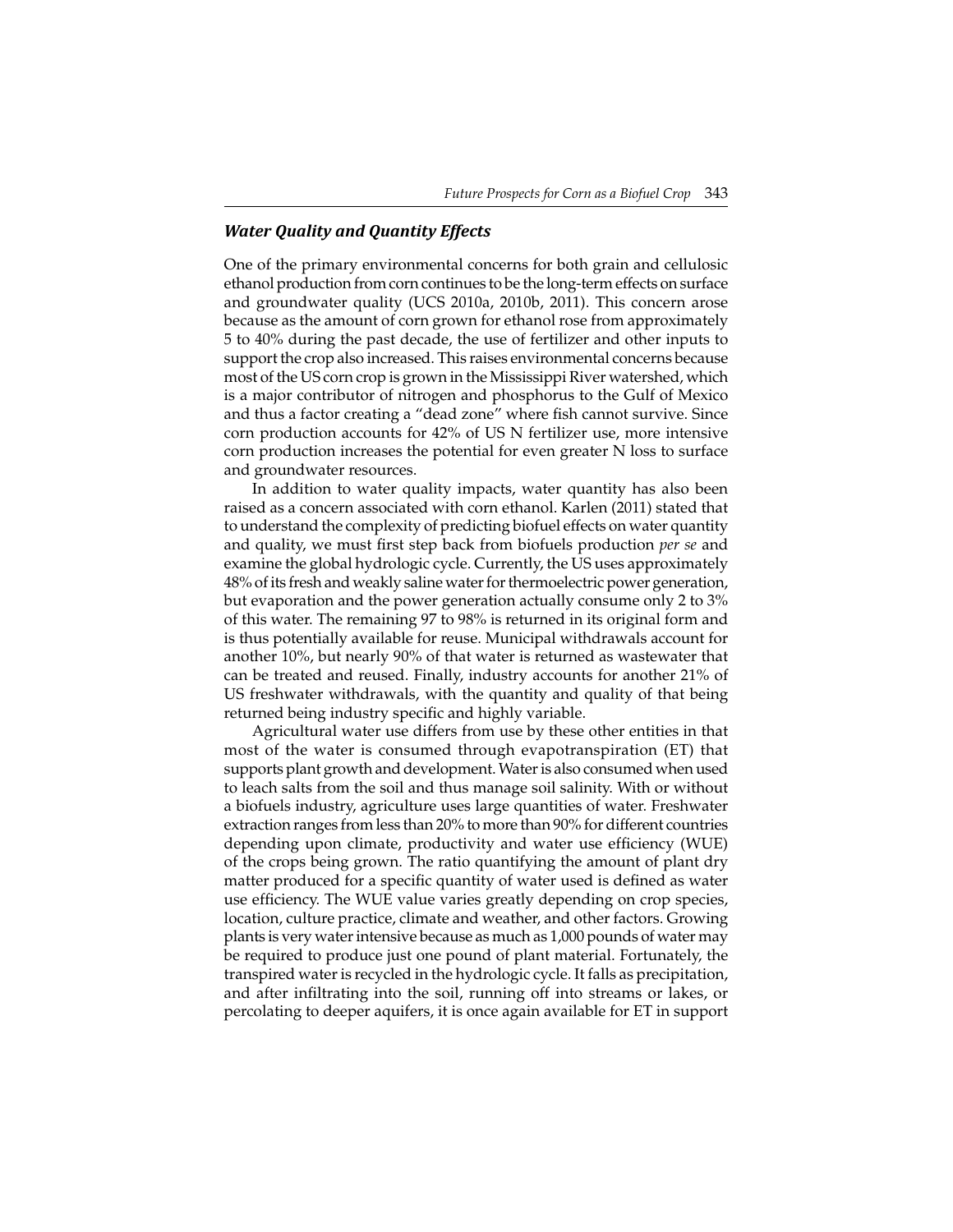of plant growth or for other uses. Unfortunately, the groundwater portion of the cycle cannot always be replenished as fast as it is used in many drier regions and as a result groundwater is often irreversibly mined. The Ogallala Aquifer, located in the US Great Plains, is one example where water mining has occurred. A 2009 US Geological Survey (USGS) report stated that in parts of southwest Kansas and the Texas Panhandle, groundwater levels have dropped by more than 150 feet due to intensive crop irrigation and minimal aquifer recharge.

Water is also important for conversion of all feedstocks into biofuels, specifically for heating, cooling, and the chemical processes involved. For the corn-based biofuels conversion process, water consumption has decreased dramatically during the past decade, falling from an average of 5.8 gallons of water per gallon of ethanol in 1998, to 3.0 gallons/gallon or less in 2009. For comparison, the recovery and refining of crude oil requires 3.6 to 7.0 gallons of water per gallon of fuel. Water requirements for conversion of cellulosic materials will depend on the feedstock and the conversion process. These systems are not fully developed, but current estimates of water use range from 1.9 to 6.0 gallons/gallon for ethanol production or 1.0 gallon/gallon for biodiesel (Karlen 2011).

Ultimately, management practices make all the difference with regard to both water quality and quantity issues associated with biofuel production from corn or any other crop. This includes the use of nutrient management plans based on soil property measurements, replacing gullies with grassfilled channels, changing row orientation to follow the contour of the land and adding terraces and grass buffers to control water flow and reduce erosion. Cover crops can be grown from late fall to early spring to capture residual nutrients, add carbon, and protect the soil surface from wind and water erosion. Controlled drainage systems can be used to reduce shortcircuiting of nutrients from the soil profile to surface waterbodies.

# **Prospects for Overcoming Concerns Regarding the Use of Corn for Biofuels**

Using current corn production practices, removing corn residues as a feedstock for ethanol production could and will likely have negative effects on soil and water quality (Wilhelm et al. 2004). However, many of the concerns associated with harvesting corn stover might potentially be eliminated by using alternative crop production practices. The increased use of reduced tillage systems and cover crops would lessen the impact of stover removal on soil erosion and allow more carbon input and less loss from the soil (Perlack et al. 2005). Furthermore, diverting land less well suited to annual crop production to the production of perennial energy crops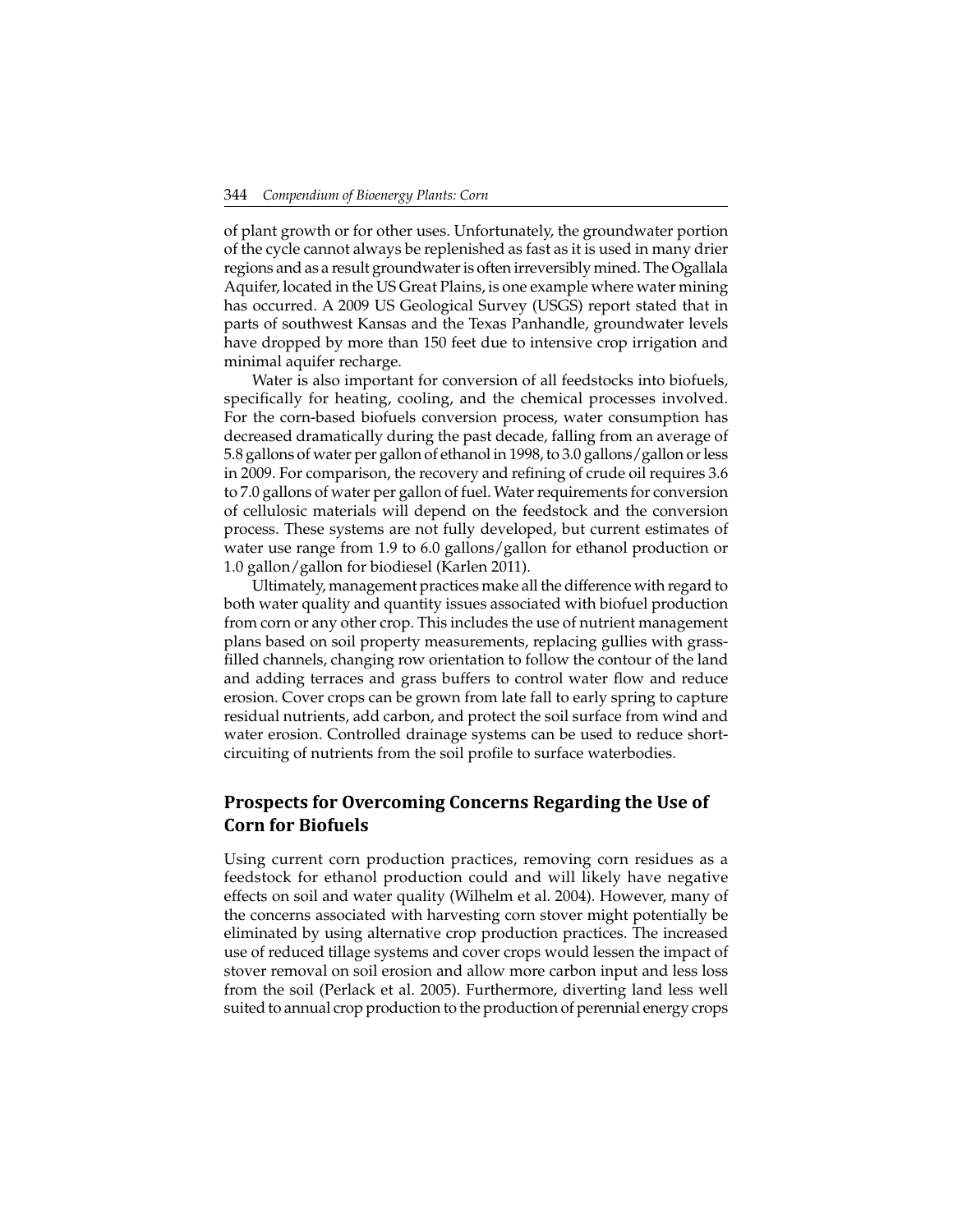would address some of the more serious concerns with using corn stover as a bioenergy feedstock. Careful consideration of the ability of the land where the crop is grown to tolerate residue removal could also greatly diminish the overall impact if highly erodible and otherwise unsuitable land is excluded from the practice. Much of this land is either highly erodible or possesses other constraints that make it economically or environmentally marginal for row crop production. By creating a market for cellulosic feedstocks, using corn stover for fuel could lead to the conversion of these lands to more environmentally benign crop management systems (Brick 2011).

Alternative crop production practices to address some of the environmental concerns of harvesting corn stover have already been developed and are being used to a limited extent. The use of no and minimum tillage practices significantly reduces soil erosion and ameliorates loss of soil organic matter (West and Post 2002; Montgomery 2007). This latter effect has a positive impact on carbon sequestration when no-till practices are compared to conventional practices (Bernarcchi 2005). The benefits of no-till agriculture have been studied and known for a several years (Phillips et al. 1980). These include increased soil organic matter and therefore carbon sequestration, reduced fuel and therefore energy requirements, reduced soil erosion, decreased soil compaction, increased water infiltration, improved nutrient cycling, and improved water quality (Reicosky 2008). Despite these advantages, no till production of corn was estimated to be practiced on only 25.5 million acres of cropland in 2009 or about 29.5% of the corn acreage (Horowitz et al. 2010). The main reason no till is not practiced on more acres is the perception of lower yields (Vyn and Raimbult 1991) and returns. Lower yields from no-till corn are often related to later planting date due to slower warming of nontilled soil in spring (Fortin 1993). No-till production also creates a better environment for some crop pests and therefore requires alternative pest management practices. In addition, no-till production requires producers to adopt new production strategies and invest in new farm machinery. This said, creating a market for corn stover, may indeed encourage producers to adopt a no-till strategy in order to compensate for the loss of ecological services provided by the residue when it is left in the field. In the original BTR, production estimates were based on 100% use of no till on crop fields where the residues were being removed as a feedstock in 2030 (Perlack 2005).

The use of cover crops also has potential for reducing the environmental impacts of corn stover removal in some production areas (Fronning et al. 2008). Annual cover crops are generally planted in the fall after a row crop is harvested. They are intended to provide soil cover during the winter period when the ground is normally fallow. Thus, they intercept rainfall and reduce soil runoff reducing erosion and increasing water infiltration. They also hold the soil against wind erosion and thus improve air quality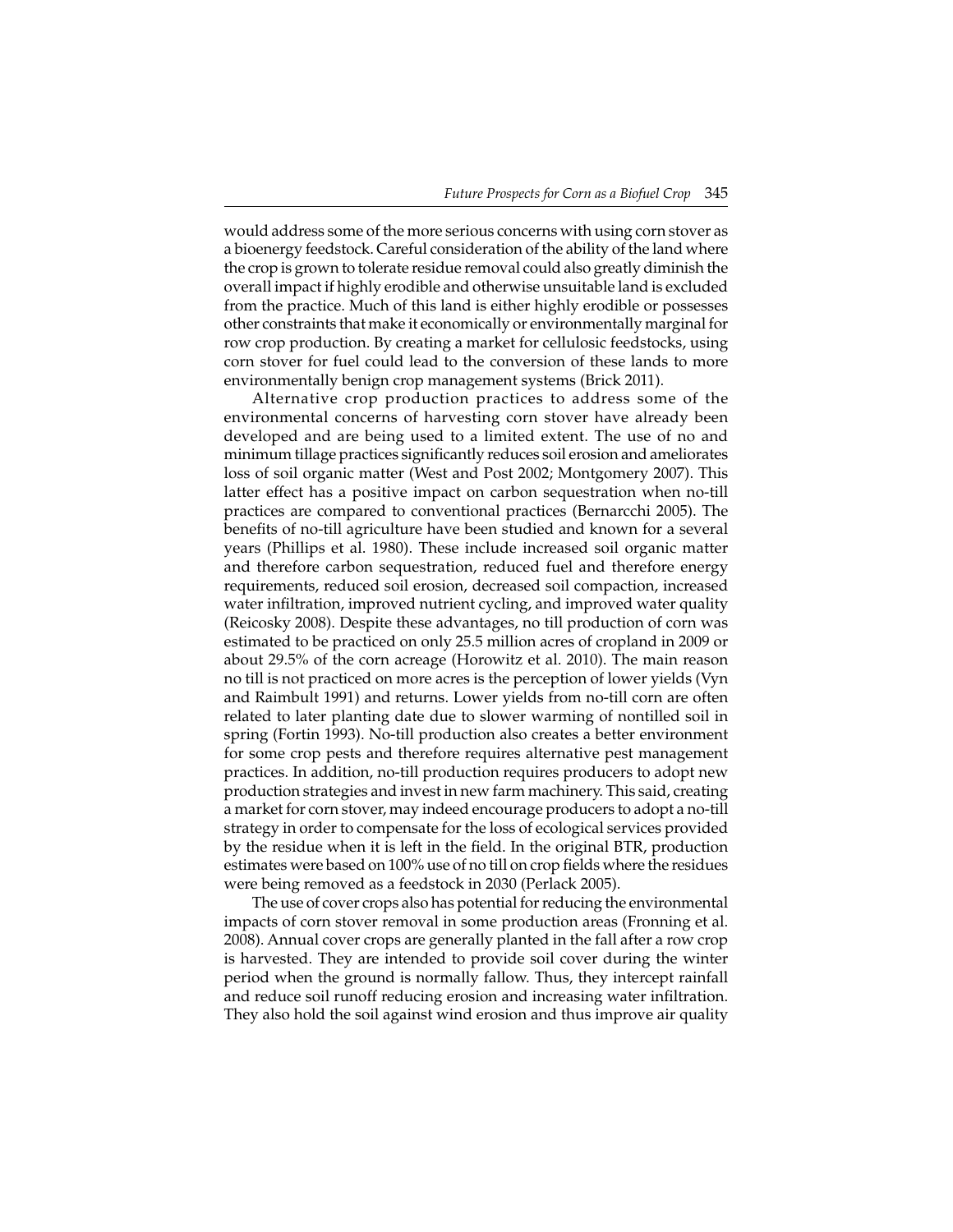(Hartwig and Ammon 2002). In the springtime, the actively growing cover crops take up soil nitrogen and immobilize it preventing it from leaching into the groundwater (Mitchell and Tell 1976). The primary obstacles to use of cover crops relate to cost of establishment and timing. The farther north cover crops are planted, the less the time interval is between harvest and the onset of winter weather. In some years, there is little time making their use somewhat risky. To avoid these time constraints researchers and producers have evaluated various methods for establishing cover crops in the standing grain crop using aerial seeding methods. While these methods have shown some success, they are relatively expensive to use and require time to implement. Without a reasonable return to the investment in time and other resources, their use is often hard for producers to justify. However, by allowing harvest of corn stover there may be some financial incentive for using them.

Perennial cover crops are another, although less well developed, option. Research has demonstrated that corn can be grown in the presence of a groundcover and produce yields comparable to conventional production practices (Wiggans et al. 2012). However, it has proven essential to manage competition from the cover crop in the spring with the use of contact herbicides or some other form of suppression (Echtenkamp and Moomaw 1989). Perennial cover crops avoid the establishment and time constraints associated with annual cover crops and essentially provide the same benefits. Additionally, they can have a positive influence on soil moisture because the can increase water infiltration and provide an evaporation barrier in the summer. For this reason, perennial groundcovers are sometimes referred to as living mulches. The use of perennial groundcovers for corn production is not a proven technology, but recent research indicates that it has strong potential for addressing many of the environmental issues associated with corn production and stover removal (Flynn et al. 2013).

Recent increases in the price of corn grain have led producers to alter their crop management practices. Farming land that once produced marginal returns is now profitable and has led to the conversion of this land from pasture or conservation to row-crop production. Unfortunately, much of this marginal land has a disproportionate impact on ecological services that are lost with its conversion to cropland. This is land that is subject to flooding and drought, is highly erodible, or otherwise has inherent characteristics that can lead to negative environmental effects under certain circumstances. Land of this class should not be used for grain production much less with stover removal. The environmental consequences of doing so are disproportionately large compared with the financial gain from doing so. However, development of processing facilities for converting corn stover will create an opportunity for using alternative sources of biomass. Marginal lands could thus be managed productively by growing perennial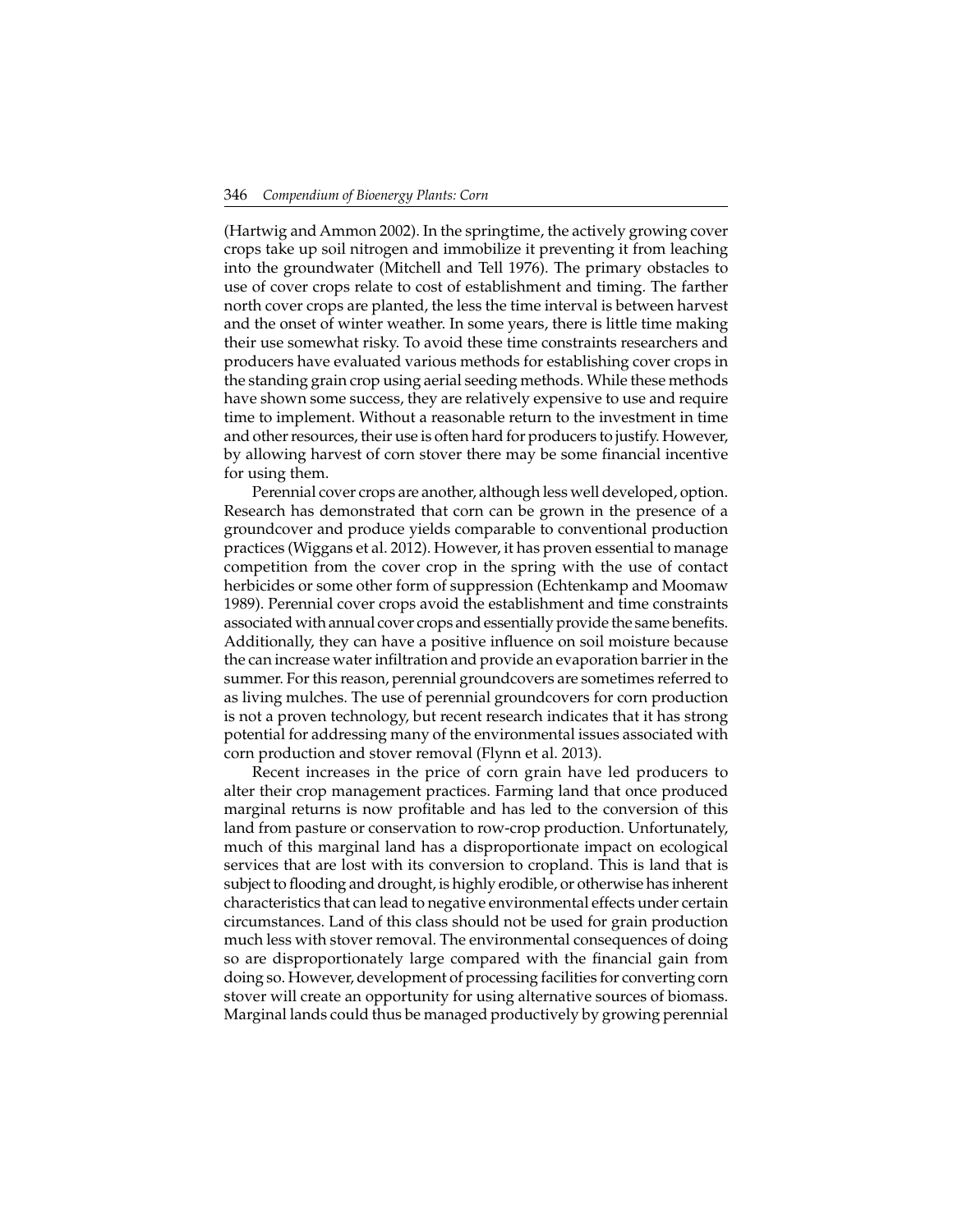energy crops such as switchgrass thus preventing or reducing the negative environmental consequences of converting them to cropland.

Developing and implementing this landscape vision for producing biofuels feedstock could facilitate balancing the economic drivers and limiting factors needed to achieve sustainable feedstock supplies and alleviate many concerns regarding the use of corn for biofuels (Fig. 3 and Karlen et al. 2012). The landscape vision would not replace current corn and soybean production systems but rather augment them with several other potential bioenergy feedstocks such as switchgrass, *Miscanthus*, sorghum, mixed cool- and warm-season grasses, or woody species such as poplar or willow. Again, the premise for this vision is that rather than focusing solely on energy production from corn, a diversified landscape would provide multiple ecosystem services such as:

- 1. Sustainable grain and biomass supplies for food, feed and energy
- 2. Increased C sequestration
- 3. Protection of water quality
- 4. Increased productivity and profitability
- 5. Reduced producer and environmental risk
- 6. Greater biodiversity
- 7. Improved wildlife habitat
- 8. Vigorous rural community development supported by new industries and entrepreneurial opportunities



**Figure 3** An illustration of competing economic drivers and limiting factors that must be balanced to achieve sustainable cellulosic feedstock supplies needed to support a transition from fossil to renewable fuels (from Wilhelm et al. 2010).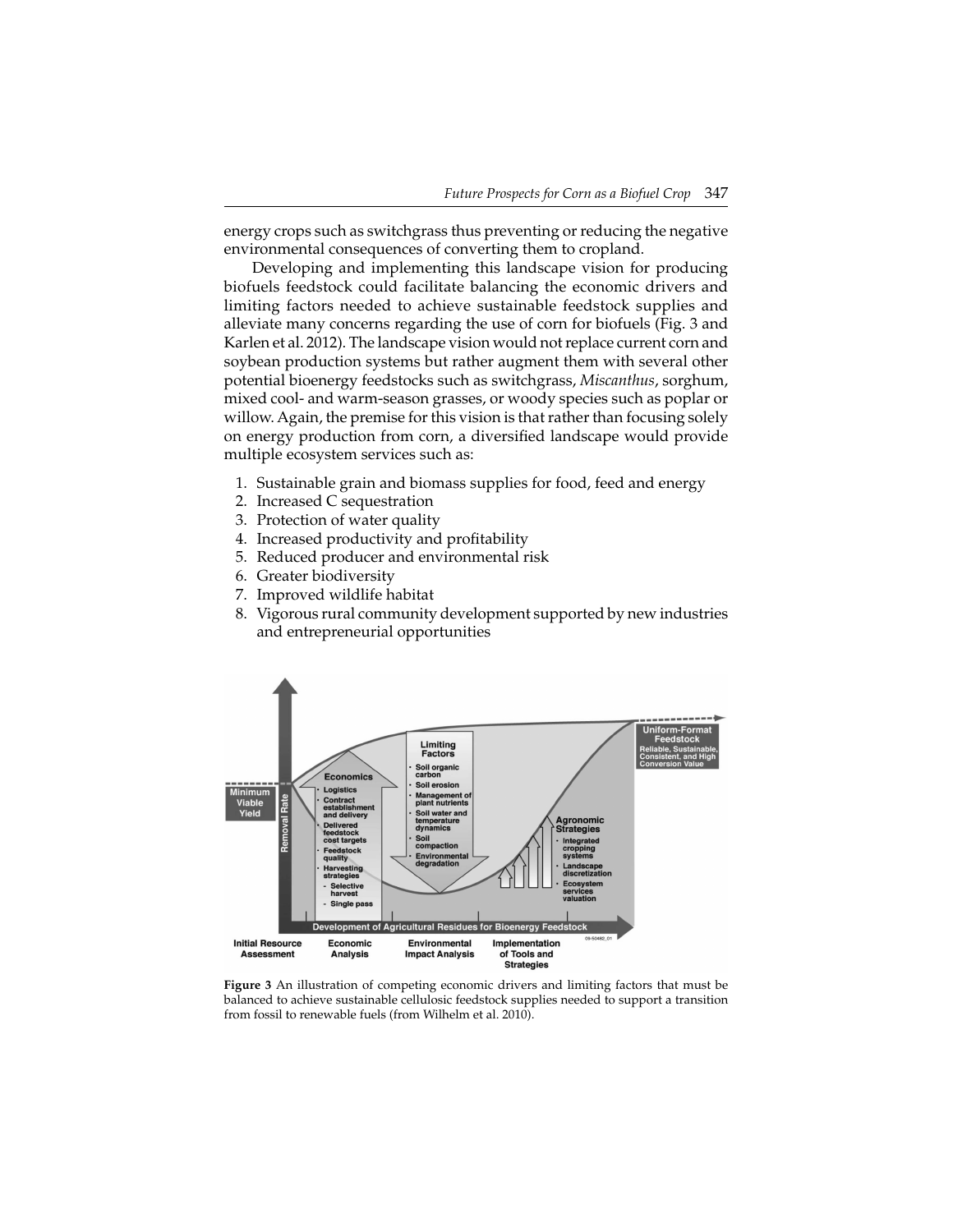The advanced biofuel production systems associated with this landscape vision should not be viewed as limited to ethanol or any other specific fuel source. In addition to starch from the corn grain *per se*, the crop may be able to efficiently contribute additional feedstock in the form of crop residues or even by removing the pericarp before fermentation. Extraction of oil from the distiller's grain is another component of the complete system. Furthermore, the use of these additional components from the corn crop may even produce a fuel that qualifies as an advanced biofuel and, depending on the conversion process and to a large part on the soil organic carbon (SOC) dynamics associated with the entire system.

A starting point for implementing the landscape vision is to establish best management practices and standards for the entire biofuel industry. These practices should address all of the limiting factors and be supported by the improved agronomic practices that are being developed to ensure supplies for conversion facilities can be met (Fig. 3). A current example of this approach is the developmental work being done by the Council for Sustainable Biofuel Production (CSBP), which is striving to develop standards that would enable those purchasing bioenergy feedstock to appropriately compensate land owners and operators not only for the commodities *per se*, but also the ecosystem services their land provides. This could also help overcome the perception that using land for biofuel production is in direct competition with using if for food and feed production, thus confirming a point made by Rosillo-Calle and Johnson (2010) that the issue is not land availability but rather how the land is managed.

In summary, there are ample opportunities to use corn as the foundation for a viable biofuel industry in the Midwestern US. The key is management and not focusing solely on corn grain as the only feedstock. Diversity is crucial and the use of best management practices is essential. In other words, all options are open.

#### **References**

- Andrews SS, Karlen DL and Cambardella CA (2004) The soil management assessment framework: a quantitative soil quality evaluation method. Soil Sci Soc Am J 68: 1945– 1962.
- Babcock BA (2008) Distributional implications of U.S. ethanol policy. Appl Econ Perspect Pol 30: 533–542.
- Balat M and Balat H (2009) Recent trends in global production and utilization of bio-ethanol fuel. Appl Energy 86: 2273–2282.
- Bernacchi CJ, Hollinger SE and Meyers T (2005) The conversion of the corn/soybean ecosystem to no-tillagriculture may result in a carbon sink. Glob Change Biol 11: 1867–1872.
- Blanco-Canqui H and La R (2007) Soil and crop response to harvesting corn residues for biofuel production. Geoderma 141: 355–362.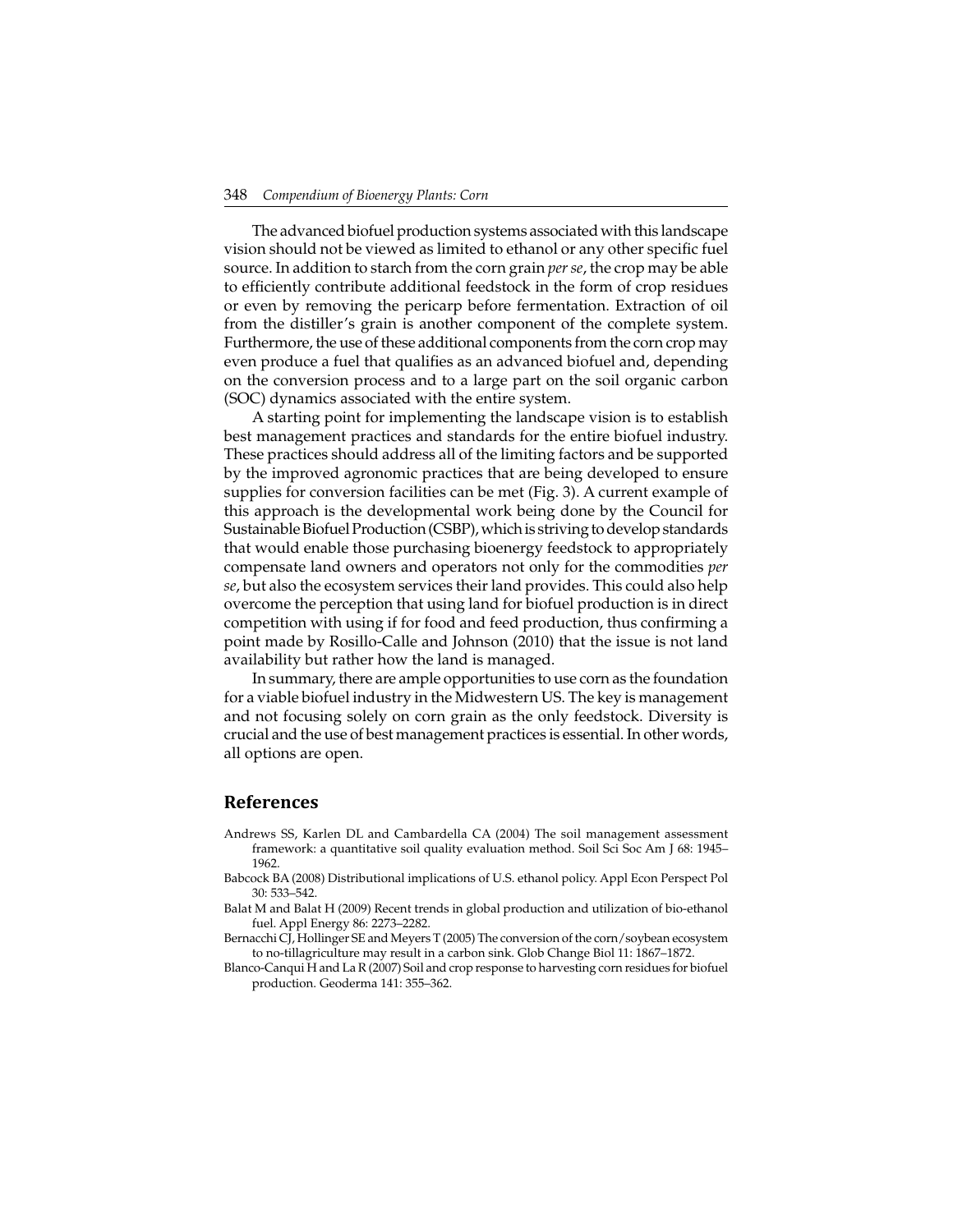- Brick S (2011) Harnessing the popwer of biomass residuals: Opportunities and challenges for Midwestern renewable energy. Heartland Papers. Issue 4. The Chicago Council on Global Affairs, Chicago, IL, USA, 65 p.
- Burke IC, Yonker CM, Parton WJ et al. (1989) Texture, climate, and cultivation effects on soil organic matter content in U.S. grasslands soils. Soil Sci Soc Am J 53: 800–805.
- De Gorter H and Just DR (2009) The economics of a blend mandate for biofuels. Am J Agri Econ 9: 738–750.
- Echtenkamp GW and Moomaw RS (1989) No-till corn production in a living mulch system. Weed Technol 3: 261–266 .
- Elobeid, Amani and Simla Tokgoz (2008) Removing distortions in the U.S. ethanol market: What does it imply for the United States and Brazil? Am J Agri Econ 90: 918–932.
- EPA (2009) EPA lifecycle analysis of greenhouse gas emissions from renewable fuels. Office of Transportation and Air Quality, EPA-420-F-09-024, Washington, DC, USA.
- Farrell, Alexander E, Richard J Plevin et al. (2006) Ethanol can contribute to energy and environmental goals. Science 311: 506–508.
- Flynn E Scott, Kenneth J Moore, Singer J and Kendall R Lamkey (2013) Evaluation of grass and legume species as perennial ground covers in corn production. Crop Science 53: 611–620.
- Fortin MC (1993) Soil temperature, soil water, and no-till corn development following in-row residue removal. Agron J 85: 571–576.
- Fronning BE, Kurt D Thelen and Doo-Hong Min (2008) Use of manure, compost, and cover crops to supplant crop residue carbon in corn stover removed cropping systems. Agron J 100: 1703–1710.
- Gollany HT, Schumacher TE, Evenson P et al. (1991) Aggregate stability of an eroded and desurfaced typic Argiustoll. Soil Sci Soc Am J 55: 811–816.
- Graham RL, Nelson R, Sheehan J et al. (2007) Current and potential U.S. corn stover supplies. Agron J 99: 1–11.
- Hagen LJ, Wagner LE and Tatarko J (1996) Wind Erosion Prediction System (WEPS) Technical Documentation: BETA Release 95-08: http://www.weru.ksu.edu/weps/docs/weps\_tech. pdf
- Hahn-Hägerdal B, Galbe M, Gorwa-Grauslund MF et al. (2006) Bio-ethanol—the fuel of tomorrow from the residues of today. Trends Biotechnol 24: 549–56.
- Hammerbeck AL, Stetson SJ, Osborne SL et al. (2012) Corn residue removal impact on soil aggregates in a no-till corn/soybean rotation. Soil Sci Soc Am J 76: 1390–1398.
- Hartwig NL and Ammon HU (2002) Cover crops and living mulches. Weed Science 50: 688–699.
- Hettinga WG, Junginger HM, Dekker SC et al. (2009) Understanding the reductions in US corn ethanol production costs: An experience curve approach. Energy Pol 37: 190–203.
- Hoekman S Kent (2009) Biofuels in the U.S.—Challenges and opportunities. Renew Energy 34: 14–22.
- Horowitz J, Ebel R and Ueda K (2010) "No-Till" Farming Is a Growing Practice. USDA Economic Research Service, Economic Information Bulletin No. 70, Washington DC, USA
- Johnson JMF, Allmaras RR and Reicosky DC (2006) Estimating source carbon from crop residues, roots, and rhizodeposits using the national grain-yield database. Agron J 98: 622–636.
- Johnson JMF, Coleman MD, Gesch RW et al. (2007) Biomass-bioenergy crops in the United States: A changing paradigm. Am J Plant Sci Biotechnol 1: 1–28.
- Johnson JMF, Papiernik SK, Mikha MM et al. (2009) Soil processes and residue harvest management. In: Lal R and Stewart BA (eds) Carbon Management, Fuels, and Soil Quality. Taylor and Francis, New York, NY, USA, pp 1–44.
- Johnson JMF, Karlen DL and Andrews SS (2010) Conservation considerations for sustainable bioenergy feedstock production: If, what, where, and how much? J Soil Water Conserv 65(4): 88A–91A.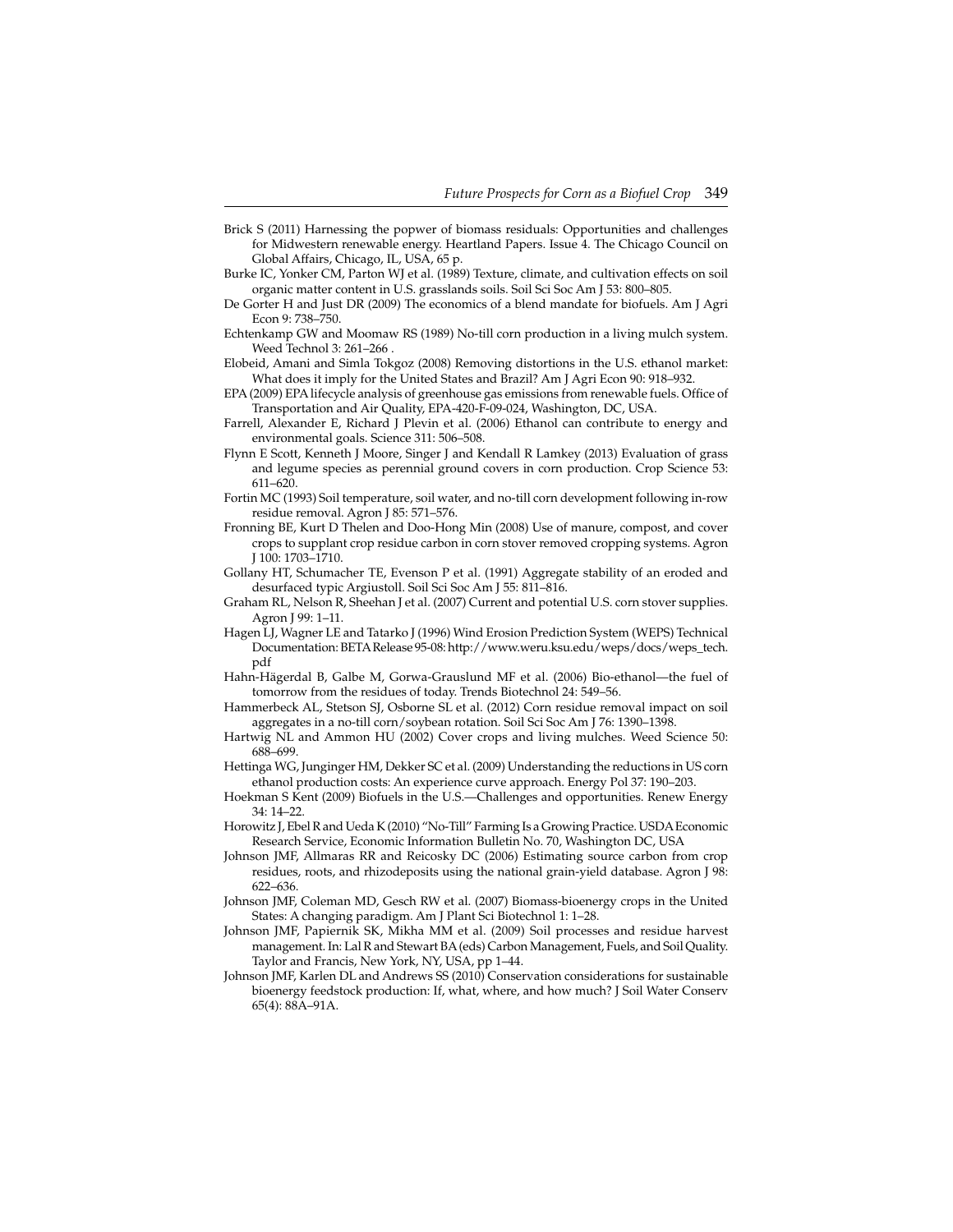- Johnson JM-F, Archer DW, Karlen DL et al. (2011) Soil management implications of producing biofuel feedstock. In: Sauer TS and Hatfield JL (eds) Soil Management: Building a Stable Base for Agriculture. Am Soc Agron Soil Sci Soc Am, Madison, WI, USA, pp 371–390.
- Jokela WE, Grabber JE, Karlen DL et al. (2009) Cover crop and liquid manure effects on soil quality indicators in a corn silage system. Agron J 101: 727–737.
- Karlen DL, Hunt PG and Campbell RB (1984) Crop residue removal effects on corn yield and fertility of a Norfolk sandy loam. Soil Sci Soc Am J 48: 868–872.
- Karlen DL, Mausbach MJ, Doran JW et al. (1997) Soil quality: A concept, definition, and framework for evaluation. Soil Sci Soc Am J 61: 4–10.
- Karlen DL, Hurley EG, Andrews SS et al. (2006) Crop rotation effects on soil quality at three northern corn/soybean belt locations. Agron J 98: 484–495.
- Karlen DL (2011) Unraveling water quality and quantity effects of biofuels production. In: Rudebusch L (ed) Getting into Soil and Water. Soil & Water 2011. Soil & Water Conservation Club, Iowa Water Center at Iowa State Univ, Ames, IA, USA, iowawatercenter@iaste. edu, pp 36–39.
- Karlen DL, Birrell SJ and Hess JR (2011a) A Five-Year Assessment of Corn Stover Harvest in Central Iowa, USA. Soil Till Res 115–116: 47–55.
- Karlen DL, Varvel GE, Johnson JMF et al. (2011b) Monitoring soil quality to assess the sustainability of harvesting corn stover. Agron J 103: 288–295.
- Karlen DL, Archer D, Liska AJ et al. (2012) Energy issues affecting corn/soybean systems: Challenges for sustainable production. CAST Issue Paper No. 48. Council for Agricultural Science and Technology, Ames, IA, USA.
- Kimble JM, Rice CW, Reed D et al. (eds) (2007) Soil Carbon Management, Economic, Environmental, and Societal Benefits. Taylor and Francis, Boca Raton, FL, USA.
- Lal R (2004a) Soil carbon sequestration impacts on global climate change and food security. Science 304: 1623–1627.
- Lal R (2004b) Is crop residue a waste? J. Soil Water Conserv 59: 136–139.
- Larson WE (1979) Crop residues: Energy production or erosion control. J Soil Water Conserv 34: 74–76.
- Lavigne A and Powers SE (2007) Evaluating fuel ethanol feedstocks from energy policy perspectives: A comparative energy assessment of corn and corn stover. Energy Pol 35: 5918–5930.
- Liebig MA, Morgan JA, Reeder JD et al. (2005) Greenhouse gas contributions and mitigation potential of agricultural practices in northwestern USA and western Canada. Soil Till Res 83: 25–52.
- Liska AJ, Yang HS, Bremer VR et al. (2009) Improvements in life cycle energy efficiency and greenhouse gas emissions of corn-ethanol. J Indust Ecol 13: 58–74.
- Liebig M, Carpenter-Boggs L, Johnson JMF et al. (2006) Cropping system effects on soil biological characteristics in the Great Plains. Renew Agri Food Syst 21: 36–48.
- Low SA (2009) Ethanol and the local economy industry trends, location factors, economic impacts, and risks. Econ Dev Quart 23: 71–88.
- Mann L, Tolbert V and Cushman J (2002) Potential environmental effects of corn (*Zea mays* L.) stover removal with emphasis on soil organic matter and erosion. Agri Ecosyst Environ 89: 149–166.
- Mitchell WH and MR Tell (1976) Winter-annual cover crops for no-tillage corn production. Agron J 69: 569–573.
- Moebius-Clune BN, van Es HM, Idowu OJ et al. (2008) Long-term effects of harvesting maize stover and tillage on soil quality. Soil Sci Soc Am J 72: 960–969.
- Montgomery DR (2007) Soil erosion and agricultural sustainability. Proc Natl Acad Sci USA 104: 13268–13272.
- National Academy of Sciences (NAS) (2009) Liquid transportation fuels form coal and biomass: Technological status, costs, and environmental impacts. The National Academies Press, Washington DC, USA, 322 p.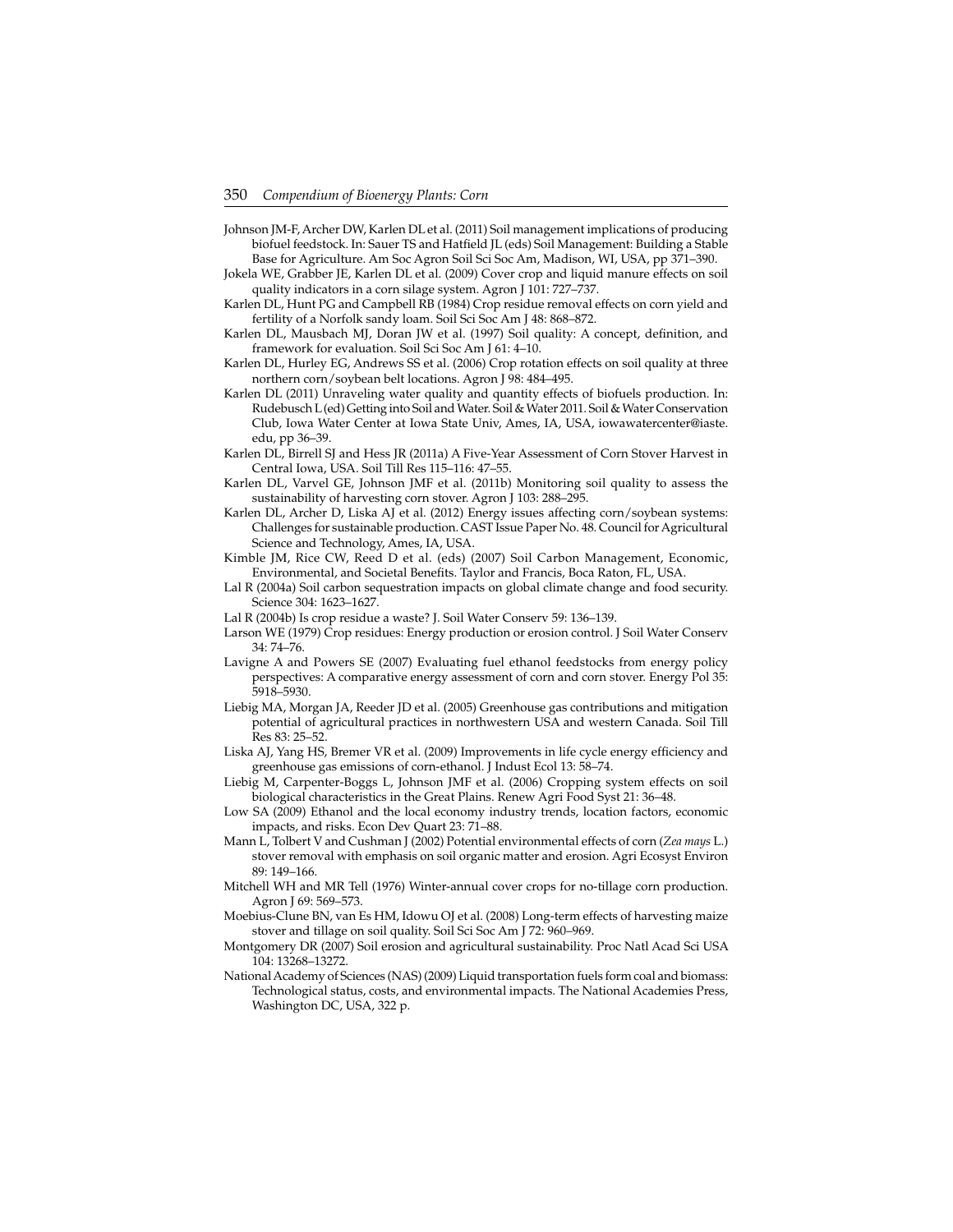- Nelson RG (2002) Resource assessment and removal analysis for corn stover and wheat straw in the Eastern and Midwestern United States—rainfall and wind-induced soil erosion methodology. Biomass Bioenergy 22: 349–363.
- Paustian K, Collins HP and Paul EA (1996) Management controls on soil carbon. In: Paul EA, Paustian K, Elliot ET et al. (eds) Soil Organic Matter in Temperate Agroecosystems: Long-Term Experiments in North America. CRC Press, Boca Raton, FL, USA, pp 15–49.
- Perlack RD, Wright LL, Turhollow AF et al. (2005) Biomass as feedstock for a bioenergy and bioproducts industry: The technical feasibility of a billion-ton annual supply. DOE/ GO-102005-2135 and ORNL/TM-2005/66: http://feedstockreview.ornl.gov/pdf/ billion\_ton\_vision.pdf \_.
- Phillips RE, Thomas GW, Blevins RL et al. (1980) No-tillage agriculture. Science 208: 1108– 1113.
- Reicosky DC (2008) Carbon sequestration and environmental benefits from no-till systems. In: Goddard T et al. (eds) No-till Farming Systems. Special Publication No. 3. World Association of Soil and Water Conservation, Bangkok, Thailand, pp 43–58.
- Renewable Fuels Association (2012) Statistics: http://www.ethanolrfa.org/pages/ statistics#C.
- Rosillo-Calle F and Johnson FX (eds) (2010) Food versus Fuel: An Informed Introduction to Biofuels. Palgrave Macmillian, New York, NY, USA, 217 p.
- Schlesinger WH (1985) Changes in soil carbon storage and associated properties with disturbance and recovery. In: Trabalha JR and Reichle DE (eds) The Changing Carbon Cycle: A Global Analysis. Springer, New York, USA, pp 194–220.
- Searchinger T, Heimlich R, Houghton RA et al. (2008) Use of U.S. croplands for biofuels increases greenhouse gases through emissions from land use change. Science 319: 1157–1268.
- Soil Conservation Society of America (SCSA) (1979) Effects of tillage and crop residue removal on erosion, runoff and plant nutrients. Special Publ No 25, Ankeny, IA, USA.
- Ugarte DG De La Torre, English BC and Jensen K (2007) sixty billion gallons by 2030: Economic and agricultural impacts of ethanol and biodiesel expansion. Am J Agri Econ 89: 1290–1295.
- Union of Concerned Scientists (UCS) (2010a) The billion gallon challenge: Getting biofuels back on track. Washington DC, USA: http://www.ucsusa.org/smartbioenergy.
- Union of Concerned Scientists (UCS) (2010b) Managing the rising tide of biofuesl: The energywater collision. Washington DC, USA: http://www.ucsusa.org/energy-water.
- Union of Concerned Scientists (UCS 2011) Corn ethanol's threat to freshwater resources. The energy-water collision. Washington DC, USA: http://www.ucsusa.org/energy-water.
- USDA-National Agricultural Statistics Service (NASS) (2012) Data and Statistics [Online]. Washington DC, USA: http://www.nass.usda.gov/Data\_and\_Statistics/Quick\_Stats/ index.asp.
- US Department of Energy (DOE) (2006) Breaking the biological barriers to cellulosic ethanol: A joint research agenda. DOE/SC-0095, US Department of Energy Office of Energy Efficiency and Renewable Energy, Washington DC, USA.
- US Department of Energy (DOE) (2011) U.S. Billion-Ton Update: Biomass supply for a bioenergy and bioproducts industry. RD Perlack and BJ Stokes (Leads), ORNL/TM-2011/224. Oak Ridge National Laboratory, Oak Ridge, TN, USA, 227 pp.
- Vyn TJ and Raimbult BA (1991) Long-term effect of five tillage systems on corn response and soil structure. Agron J 85: 1074-1079.
- West TO and Post WM (2002) Soil organic carbon sequestration rates by tillage and crop rotation: A global data analysis. Soil Sci Soc Am J 66: 1930–1946.
- Wienhold BJ, Pikul JL Jr, Liebig MA et al. (2006) Cropping system effects on soil quality in the Great Plains: Synthesis from a regional project. Renew Agri Food Syst 21: 49–59.